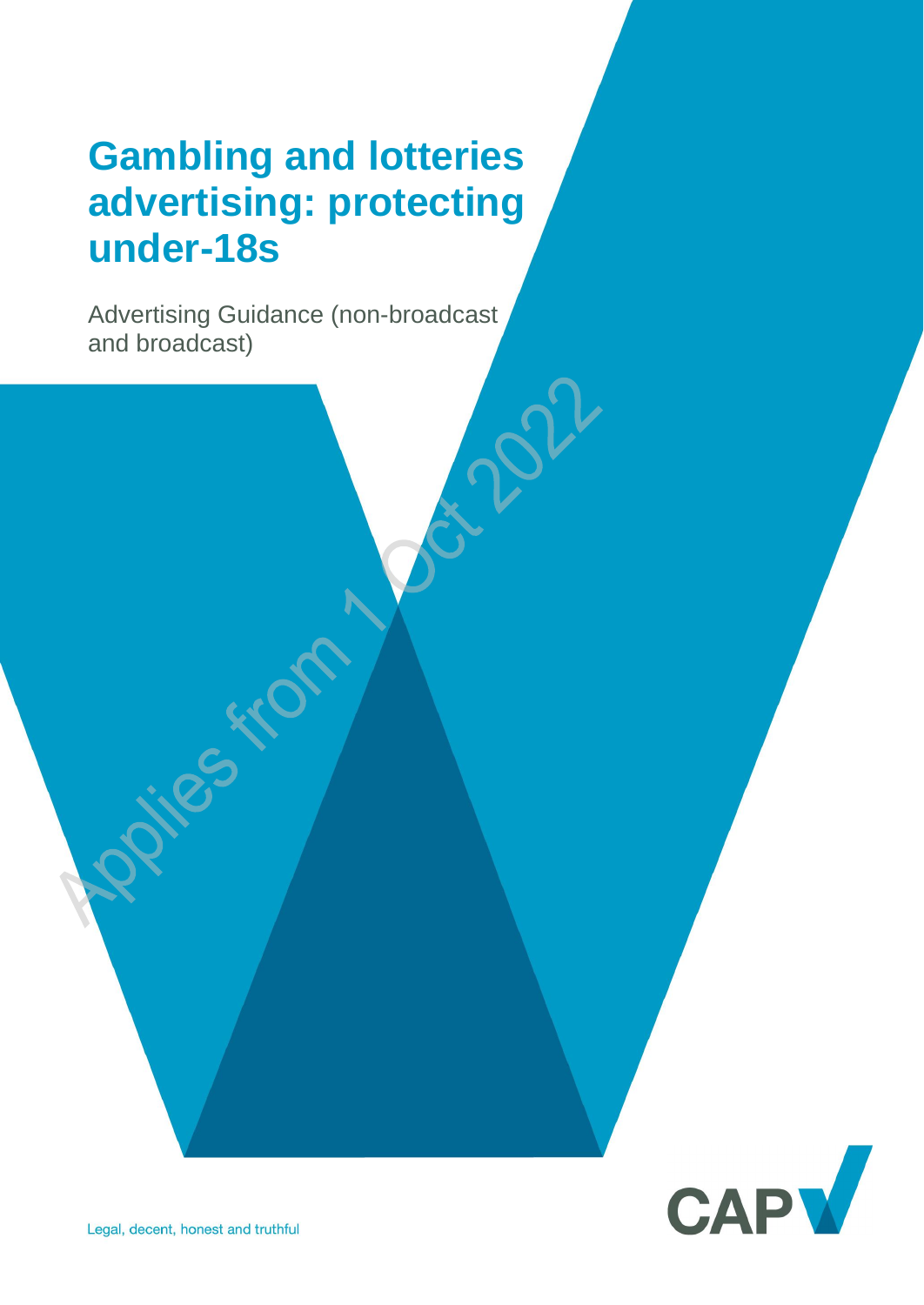## **Foreword**

The Committee of Advertising Practice (CAP) offers guidance on the interpretation of the UK Code of Non-broadcast Advertising and Direct & Promotional Marketing (the CAP Code) in relation to non-broadcast marketing communications.

The Broadcast Committee of Advertising Practice (BCAP) offers guidance on the interpretation of the UK Code of Broadcast Advertising (the BCAP Code) in relation to broadcast advertisements.

Advertising Guidance is intended to guide advertisers, agencies and media owners on how to interpret the Codes but is not a substitute for those Codes. Advertising Guidance reflects CAP's and/or BCAP's intended effect of the Codes but neither constitutes new rules nor binds the ASA Councils in the event of a complaint about an advertisement that follows it.

For pre-publication advice on specific non-broadcast advertisements, consult the CAP Copy Advice team by telephone on 020 7492 2100, by fax on 020 7404 3404 or you can log a written enquiry via our [online request form.](https://www.asa.org.uk/advice-and-resources/bespoke-copy-advice.html)

For advice on specific TV advertisements, please contact [Clearcast.](https://www.clearcast.co.uk/)

For clearance advice on specific radio advertisements, please contact [Radiocentre.](http://www.radiocentre.org/clearance/)

For the full list of Advertising Guidance, please [visit our website.](https://www.asa.org.uk/advice-and-resources/resource-library.html)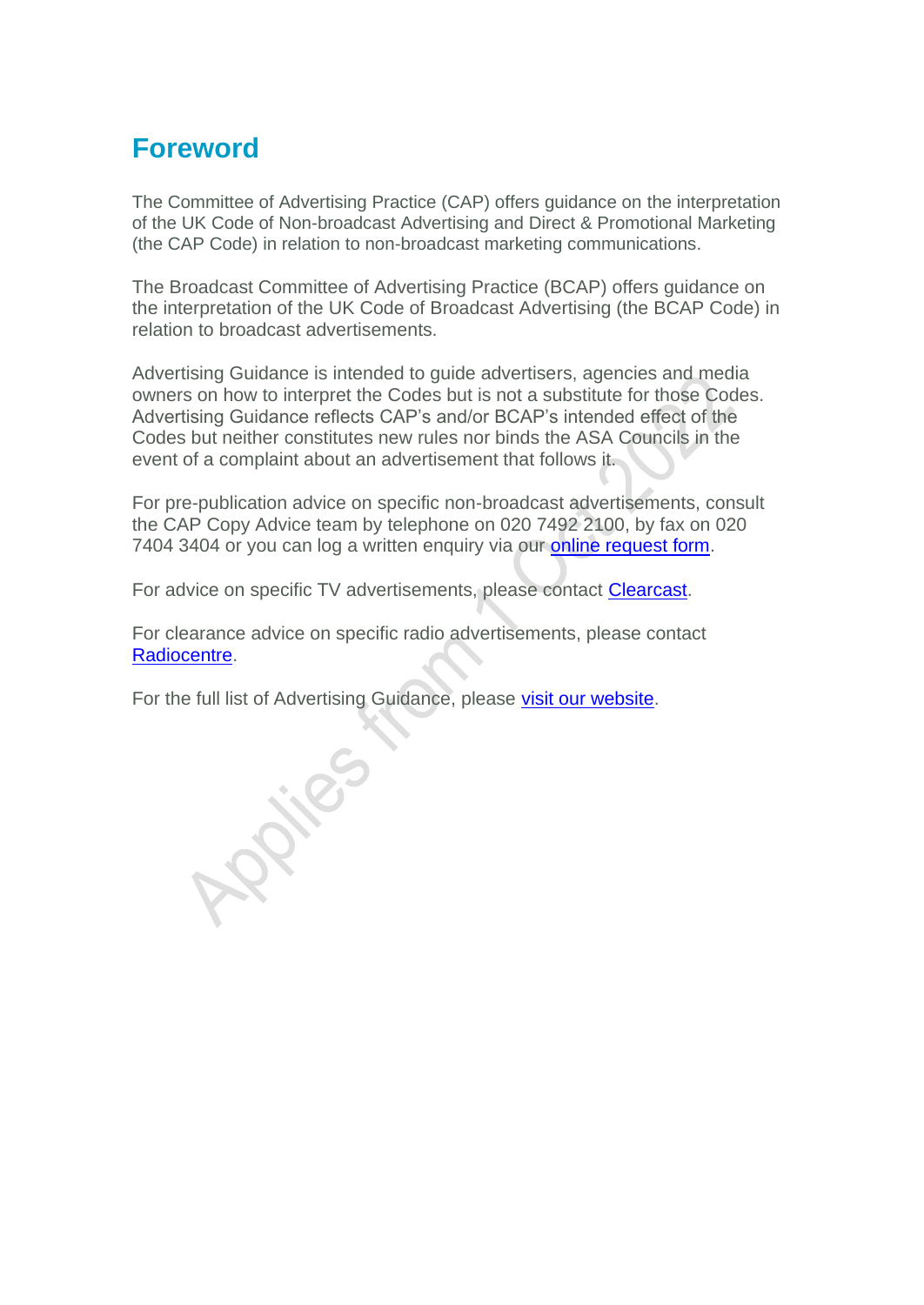## **Protecting under-18s: checklist**

This 'checklist' provides a short overview of the steps that marketers should take to lessen the possibility of their gambling or lottery advertisement appealing 'strongly' to under-18s. Principally, it helps to support compliance with CAP and BCAP rules prohibiting content of 'strong' appeal to under-18s.

Links on the right take readers to the related sections of the full guidance document below.

| <b>First steps</b>                                                                                                                                                                                                                                                                                                                                                                          |                                                                                                                                                                                                                                                                                                                    |                        |
|---------------------------------------------------------------------------------------------------------------------------------------------------------------------------------------------------------------------------------------------------------------------------------------------------------------------------------------------------------------------------------------------|--------------------------------------------------------------------------------------------------------------------------------------------------------------------------------------------------------------------------------------------------------------------------------------------------------------------|------------------------|
|                                                                                                                                                                                                                                                                                                                                                                                             | Marketers must also comply with all other rules applicable to their gambling or lottery<br>advertisement, including restrictions on the media, and the audience, to which their                                                                                                                                    | <u>2</u>               |
|                                                                                                                                                                                                                                                                                                                                                                                             | advertisement may be targeted.                                                                                                                                                                                                                                                                                     |                        |
|                                                                                                                                                                                                                                                                                                                                                                                             | Before considering questions of appeal, marketers must comply with CAP and BCAP's<br>rules prohibiting the inclusion of under-25s.                                                                                                                                                                                 | <u>5</u>               |
|                                                                                                                                                                                                                                                                                                                                                                                             | Principle: restricting appeal of ads to under-18s                                                                                                                                                                                                                                                                  |                        |
|                                                                                                                                                                                                                                                                                                                                                                                             |                                                                                                                                                                                                                                                                                                                    |                        |
| adults.                                                                                                                                                                                                                                                                                                                                                                                     | It is prohibited for an ad to have 'strong' appeal to under-18s, irrespective of its appeal to                                                                                                                                                                                                                     | <u>10</u>              |
| Marketers must satisfy themselves to a high degree of confidence that their ad is unlikely<br>$\bullet$<br>to appeal strongly to under-18s before the ad is published. In the event that it<br>investigates a potential breach of this requirement, the ASA will expect to see a detailed<br>assessment as to why the marketer considered the ad would not appeal strongly to<br>under-18s. |                                                                                                                                                                                                                                                                                                                    | 12                     |
|                                                                                                                                                                                                                                                                                                                                                                                             | <b>High risk ad content/ approaches</b>                                                                                                                                                                                                                                                                            |                        |
| The following summarizes high-risk types of content that should be avoided:                                                                                                                                                                                                                                                                                                                 |                                                                                                                                                                                                                                                                                                                    |                        |
| Animation                                                                                                                                                                                                                                                                                                                                                                                   | o Child-oriented cartoon content or animated styles<br>o Characters like 'cuddly' or 'cute' animals, princesses or pirates with<br>exaggerated features<br>○ Common fairy tales, like Little Red Ridinghood, and Hansel and Gretel<br>o Cultural characters like Santa Claus, the Tooth Fairy and the Easter Bunny | 20                     |
| Video gaming<br>references                                                                                                                                                                                                                                                                                                                                                                  | o Characters and graphic styles (including gameplay sequences) similar to<br>video games popular with under-18s<br>o Content related to eSports popular with under-18s or themes/features like<br>loot boxes or skins                                                                                              | 24                     |
| Youth-<br>related<br>content                                                                                                                                                                                                                                                                                                                                                                | o Clothing styles that are obviously youth-oriented<br>o Music by younger artists or those popular with under-18s<br>o Youth culture themes like having disregard for authority or social norms, or<br>teenage rebelliousness                                                                                      | <u> 21</u><br>25<br>22 |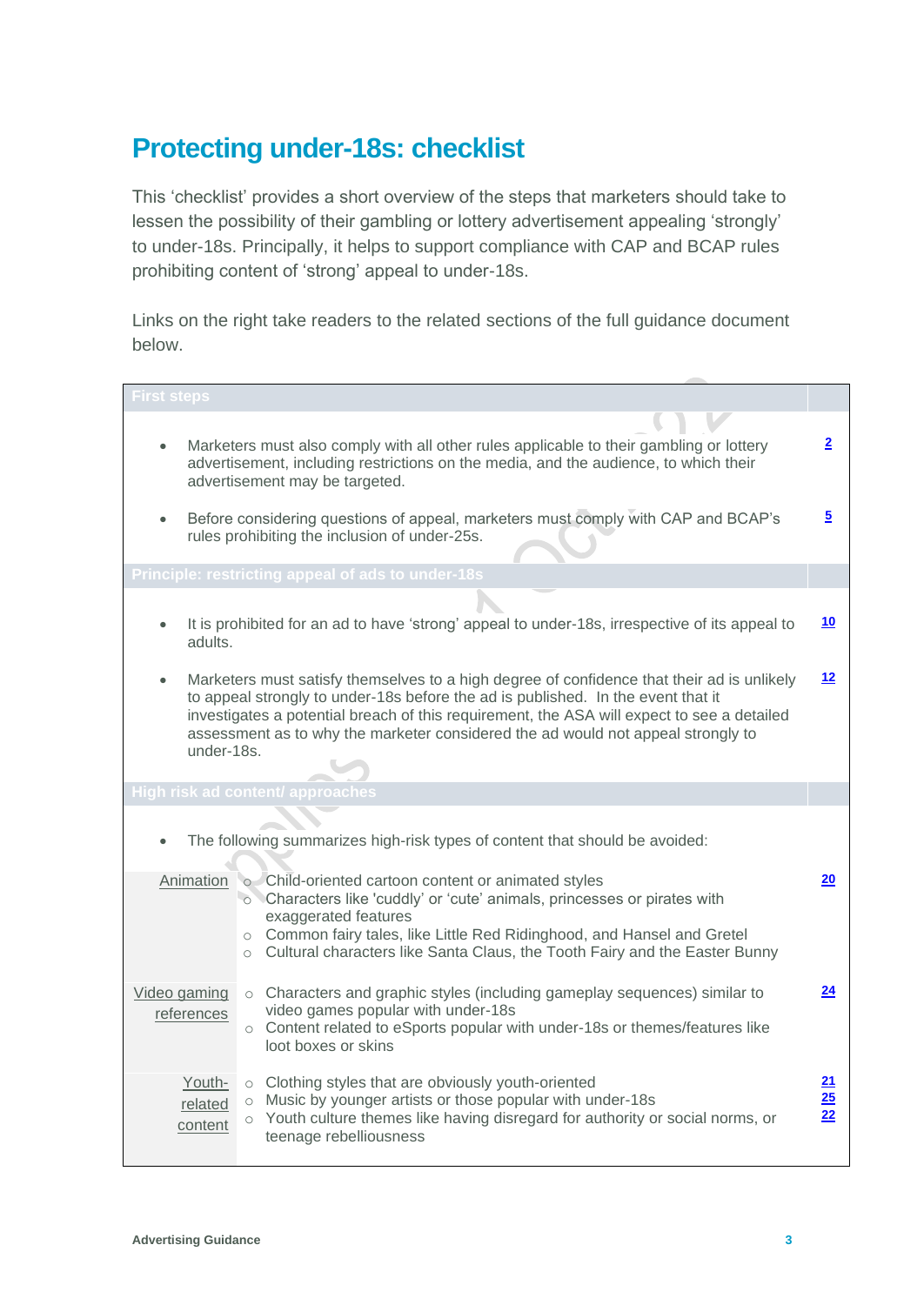| <b>Activities of inherent 'strong' appeal</b>                                                                                                                                                                         |                                                                                                                                                                                                                                                                                                                                                                                                                                                                                                                                                                                                                                                                                     |           |
|-----------------------------------------------------------------------------------------------------------------------------------------------------------------------------------------------------------------------|-------------------------------------------------------------------------------------------------------------------------------------------------------------------------------------------------------------------------------------------------------------------------------------------------------------------------------------------------------------------------------------------------------------------------------------------------------------------------------------------------------------------------------------------------------------------------------------------------------------------------------------------------------------------------------------|-----------|
| $\bullet$<br>under-18s.                                                                                                                                                                                               | Some 'activities' that relate directly to the gambling product advertised are considered to<br>have inherent strong appeal to under-18s and therefore fall under the prohibition unless<br>appropriate steps have been taken to limit the potential for the ad to appeal strongly to                                                                                                                                                                                                                                                                                                                                                                                                | <u>13</u> |
|                                                                                                                                                                                                                       | These activities include:                                                                                                                                                                                                                                                                                                                                                                                                                                                                                                                                                                                                                                                           |           |
|                                                                                                                                                                                                                       | betting ads on subjects like football, eSports popular with under-18s, and<br>$\circlearrowright$<br>certain prominent events in other sports; and<br>ads for certain other gambling or lottery products, like scratchcards or<br>$\circlearrowright$<br>products that have characteristics of online games popular with under-18s<br>and features (gameplay, content and characters) likely to be of 'strong'<br>appeal to under-18s.                                                                                                                                                                                                                                              |           |
| To help meet the requirement to limit the potential for these ads to appeal strongly to<br>under-18s, references to 'activities' that are the subject of the gambling product being<br>advertised must be limited to: |                                                                                                                                                                                                                                                                                                                                                                                                                                                                                                                                                                                                                                                                                     | 15        |
|                                                                                                                                                                                                                       | Text or audio references to the activity/product<br>$\circ$<br>Generic depictions of the sport or game<br>$\circlearrowright$<br>Logos of teams/competitions that are subject of a product<br>$\circ$<br>Advertisers brand logos/identifiers<br>$\circ$<br>Lottery prizes and good causes<br>$\circlearrowright$<br>Limited use of persons or characters who pass the test set out in the<br>$\circ$<br>guidance (see table below)                                                                                                                                                                                                                                                  |           |
|                                                                                                                                                                                                                       | Use of persons and characters                                                                                                                                                                                                                                                                                                                                                                                                                                                                                                                                                                                                                                                       |           |
|                                                                                                                                                                                                                       |                                                                                                                                                                                                                                                                                                                                                                                                                                                                                                                                                                                                                                                                                     |           |
| Marketers must consider carefully their casting of persons or characters to ensure they<br>$\bullet$<br>are unlikely to have strong appeal to under-18s, including by assessing the:                                  |                                                                                                                                                                                                                                                                                                                                                                                                                                                                                                                                                                                                                                                                                     | 17        |
|                                                                                                                                                                                                                       | roles or activities they are associated with (including potential for them to be<br>$\bigcirc$<br>viewed in an aspirational or influential way by under-18s);<br>personal profile and following of the person or character (including by<br>$\circ$<br>reference to social media follower demographics); and<br>the audience or audiences for the roles and activities a person or character<br>is known for.                                                                                                                                                                                                                                                                       |           |
|                                                                                                                                                                                                                       | The following summarizes the risk scenarios of featuring different types of person:                                                                                                                                                                                                                                                                                                                                                                                                                                                                                                                                                                                                 | <u>18</u> |
| <b>High risk</b>                                                                                                                                                                                                      | Anyone with direct connections to under-18s through their role like<br>$\circ$<br>children's TV presenters or film stars<br>Anyone with a significant under-18 following on social media<br>$\circ$<br>UK footballers who play for top clubs, UK national teams or in<br>$\circ$<br>high-profile competitions - this would apply also to managers<br>Non-UK 'star' footballers particularly those at top European clubs -<br>$\circ$<br>this would apply also to managers<br>Other prominent sportspeople involved in sports like cricket, tennis<br>$\circ$<br>and rugby that, at the highest levels, have a significant national<br>profile<br>Leading eSports players<br>$\circ$ |           |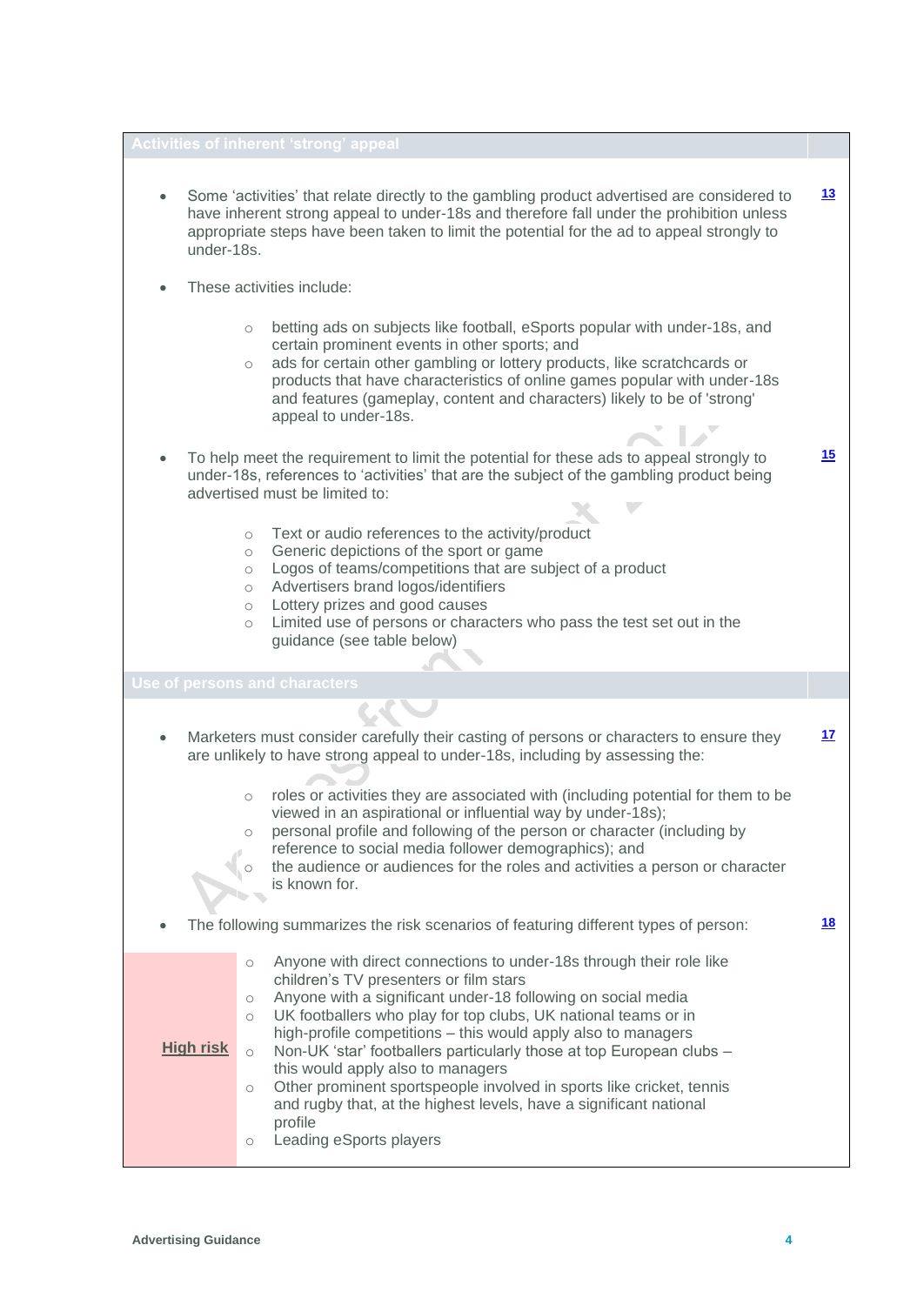| <b>Moderate</b><br>risk                                                                                                                                                   | Footballers from teams outside the top-flight will be assessed on<br>$\circ$<br>the basis of their social and other media profile<br>Footballers with lower profiles at top Euro/world clubs might be<br>$\circ$<br>acceptable<br>Retired footballers who have moved into punditry/commentary will<br>$\circ$<br>be assessed on the basis of their social and other media profile.<br>Other eSports players dependent on their social media and<br>$\circ$<br>general profile<br>Sportspeople involved in clearly adult-oriented sports who are<br>$\circ$<br>notable 'stars' with significant social media and general profiles<br>making them well-known to under-18s<br>A small but notable following of under-18s on social media will be<br>$\circ$<br>considered alongside the personality's general profile and could<br>contribute to an ASA decision to categorise the individual as being<br>of 'strong' appeal<br>Footballers at lower league and non-league clubs<br>$\circ$ |  |  |
|---------------------------------------------------------------------------------------------------------------------------------------------------------------------------|------------------------------------------------------------------------------------------------------------------------------------------------------------------------------------------------------------------------------------------------------------------------------------------------------------------------------------------------------------------------------------------------------------------------------------------------------------------------------------------------------------------------------------------------------------------------------------------------------------------------------------------------------------------------------------------------------------------------------------------------------------------------------------------------------------------------------------------------------------------------------------------------------------------------------------------------------------------------------------------|--|--|
| Low risk                                                                                                                                                                  | Footballers at lesser Euro/world clubs<br>$\bigcirc$<br>A long-retired footballer now known for punditry/commentary<br>$\bigcirc$<br>Sportspeople involved in sports like cricket, tennis and rugby that<br>$\circ$<br>don't have a significant role in the sport or general profile<br>Sportspeople involved in clearly adult-oriented sports (e.g. darts,<br>$\circ$<br>snooker, golf, horseracing, and motorsports)                                                                                                                                                                                                                                                                                                                                                                                                                                                                                                                                                                   |  |  |
| <b>Targeting exemption</b>                                                                                                                                                |                                                                                                                                                                                                                                                                                                                                                                                                                                                                                                                                                                                                                                                                                                                                                                                                                                                                                                                                                                                          |  |  |
| The 'strong' appeal rules are not applied in media where under-18s can, for all intents<br>and purposes, be entirely excluded from the audience of an ad.                 |                                                                                                                                                                                                                                                                                                                                                                                                                                                                                                                                                                                                                                                                                                                                                                                                                                                                                                                                                                                          |  |  |
| Principally, this will apply in circumstances where the marketer is able to robustly age-<br>$\bullet$<br>verify the potential recipients of the ad as being 18 or older. |                                                                                                                                                                                                                                                                                                                                                                                                                                                                                                                                                                                                                                                                                                                                                                                                                                                                                                                                                                                          |  |  |

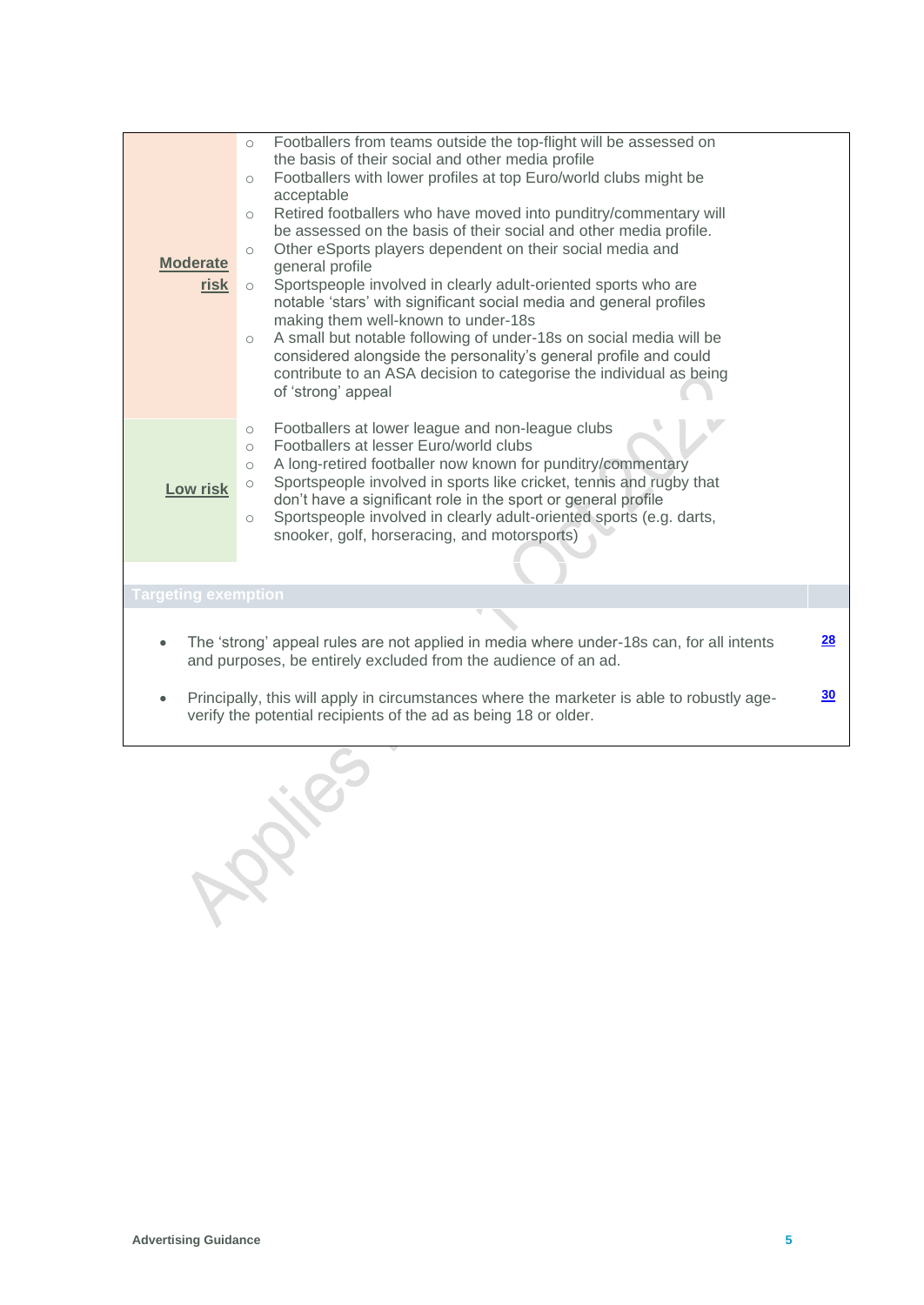## **Introduction**

#### 1. Background

This guidance assists marketers in complying with CAP and BCAP's rules on the content of gambling and lotteries advertising that are designed to protect under-18s.

Underage participation in licensed gambling is illegal and presents risks of harm to children (aged 0-15) and young people (aged 16 and 17). The UK Advertising Codes' placement, scheduling and targeting restrictions significantly limit the environments in which under-18s might see gambling and lotteries ads to those where audiences are overwhelmingly adult. Restrictions on the appeal of creative content ensure gambling and lotteries advertising that under-18s do see is unlikely to attract their attention or unduly influence them. Such advertising must not:

- directly influence under-18s to participate in gambling;
- be likely to affect attitudinal change that could result in participation later in life (either while the individual is underage or when they become of an age to gamble legally); or
- be likely to influence longer-term attitudes that could result in irresponsible or harmful gambling behaviour when an individual comes of age and can gamble legally.

In 2022, following public consultation<sup>1</sup>, CAP and BCAP introduced a stricter standard increasing the level of restrictions from prohibiting creative content likely to appeal more to under-18s than to adults – content of 'particular' appeal to under-18s – to prohibiting that of 'strong' appeal – where there is a reasonable case that creative content might unduly attract the attention of under-18s. The effect of this change is to bring more content within the scope of the Codes' content restrictions, in particular, around sport, the use of personalities, and that which relates to video games and online gaming.

Drawing on the output of that consultation process as well as [existing guidance](https://www.asa.org.uk/resource/alcohol-tv-ads.html) on BCAP's 'strong' appeal restriction for alcohol ads on TV, this guidance is intended to help marketers and agencies interpret those rules as they apply to the gambling and lotteries sectors.

<sup>&</sup>lt;sup>1</sup> See **here** for the consultation document and supporting materials.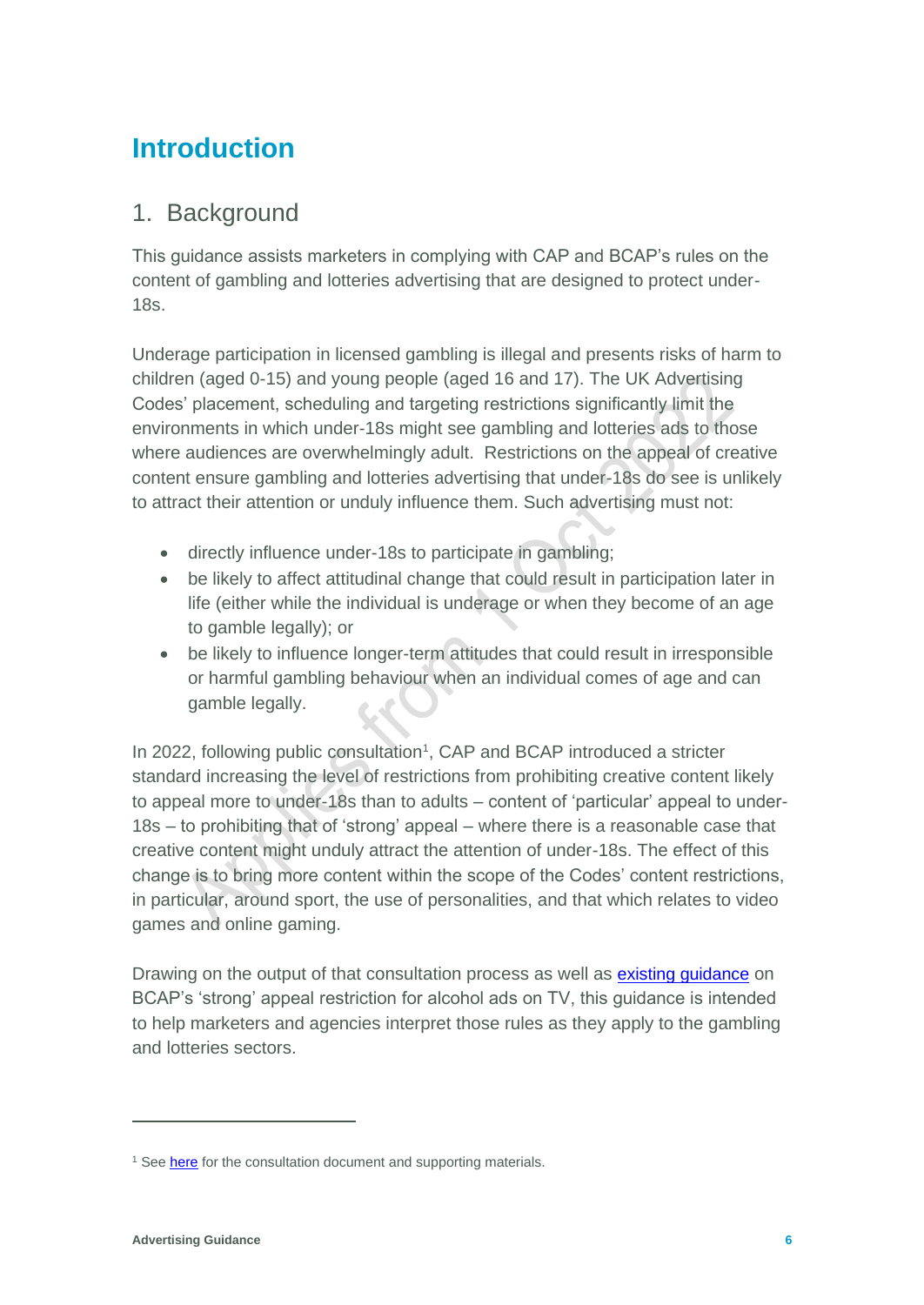#### <span id="page-6-0"></span>2. Scope

CAP and BCAP's gambling rules apply to the advertising of gaming, betting and other activities defined as gambling by the Gambling Act 2005 (as amended) and spread betting as defined in financial services legislation. The lotteries rules apply to different classes of lottery as defined in the relevant legislation. The full scope is set out in the introductory parts of each Code section.

Advertising Guidance is intended to ensure compliance with mandatory rules enforced by the independent ASA. It is intended to bear out in greater detail the interpretation of the relevant rules in sections 16 ([Gambling](https://www.asa.org.uk/type/non_broadcast/code_section/16.html)) and 17 ([Lotteries](https://www.asa.org.uk/type/non_broadcast/code_section/17.html)) of the CAP Code and sections 17 ([Gambling](https://www.asa.org.uk/type/broadcast/code_section/17.html)) and 18 ([Lotteries](https://www.asa.org.uk/type/broadcast/code_section/18.html)) of the BCAP Code, including examples of approaches that are likely to be problematic. Guidance is updated periodically as ASA rulings develop the interpretation of the rules through their application to specific ads in casework. This can include instances where the ASA goes beyond the guidance where it believes there is a reasonable case to do so.

The guidance applies to marketing communications appearing in all broadcast and non-broadcast media covered by the UK Advertising Codes. This includes online channels like marketing on social media platforms, and influencer and affiliate marketing activity.

The rules apply in spirit as well as in letter and whether or not a gambling product is shown or referred to. They also apply to responsibility messaging and advertising by gambling operators. Gambling and lottery operators should note it is their responsibility to ensure that affiliates or other third parties acting on their behalf to publish or otherwise disseminate marketing communications comply, in full, with the Codes.

Marketers must also ensure that they comply with the relevant restrictions on under-18s' exposure to gambling and lotteries ads. For sensitive product categories, including gambling and lotteries, CAP and BCAP have produced detailed guidance on:

- non-broadcast ad placement (*[Media placement restrictions: protecting children](https://www.asa.org.uk/asset/2DED3F6A-9932-4369-AFE72131059E6B8D.D31EF8F7-1CD4-45D4-A547C3418DEE3569/)  [and young people](https://www.asa.org.uk/asset/2DED3F6A-9932-4369-AFE72131059E6B8D.D31EF8F7-1CD4-45D4-A547C3418DEE3569/)*);
- online ad targeting (*[Age-restricted ads online](https://www.asa.org.uk/uploads/assets/72a4e889-1657-43e9-bf6ac0157fa2f72c/Age-restricted-ads-online-2021-guidance.pdf)*); and
- TV scheduling (*[Identifying TV programmes likely to appeal to children](https://www.asa.org.uk/asset/5C17A200-71C9-4B65-811992DD91BD2CC4/)*).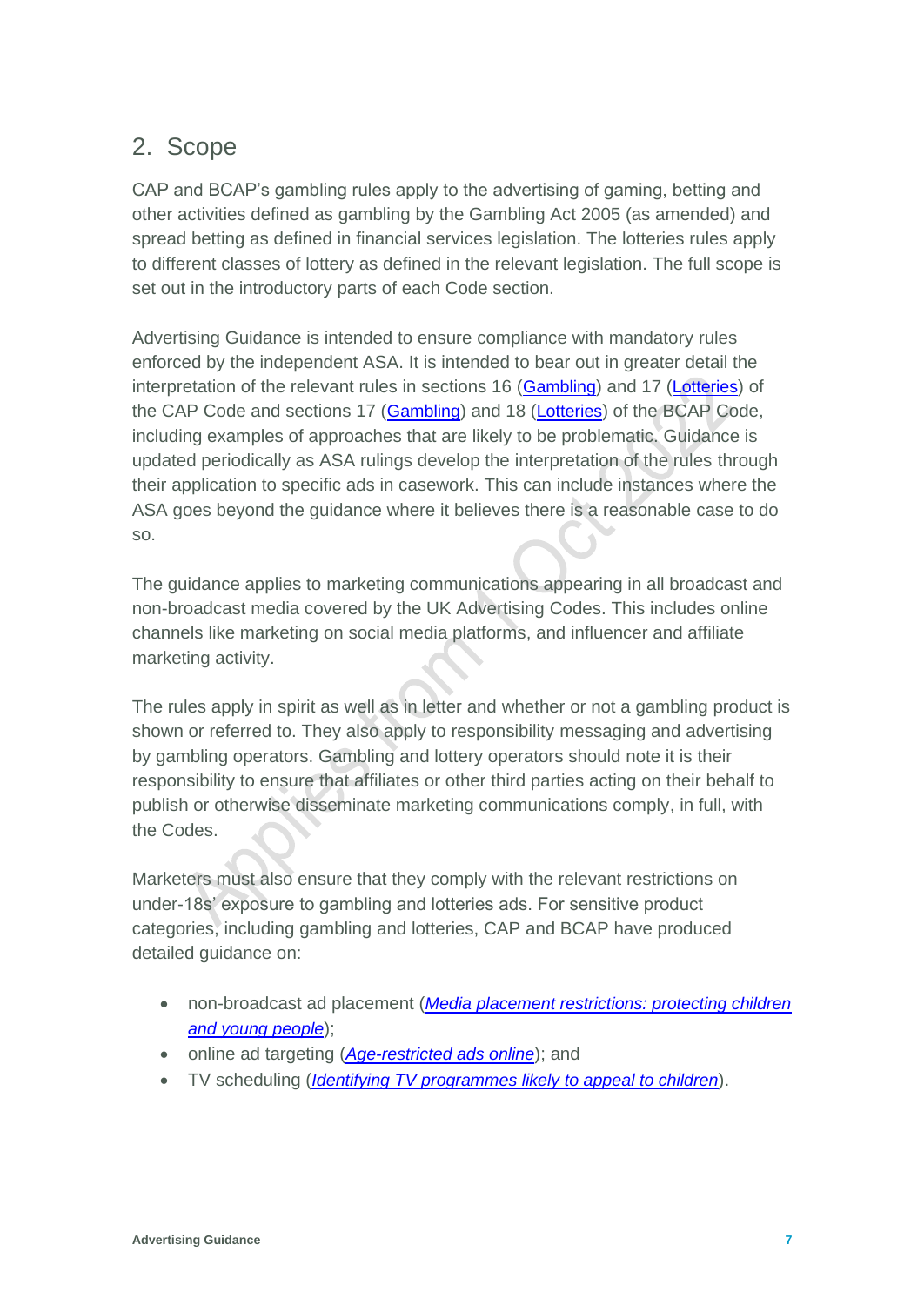The Gambling sections of the UK Advertising Codes also ensure the protection of audiences in general and other vulnerable groups, such as those with problem gambling issues. Guidance on those rules is available [here.](https://www.asa.org.uk/static/7624bbce-868b-4cd8-9f3e32fe24b2f32a/Revised-Responsibility-and-Problem-Gambling-Guidance-final.pdf)

Applies from not 2022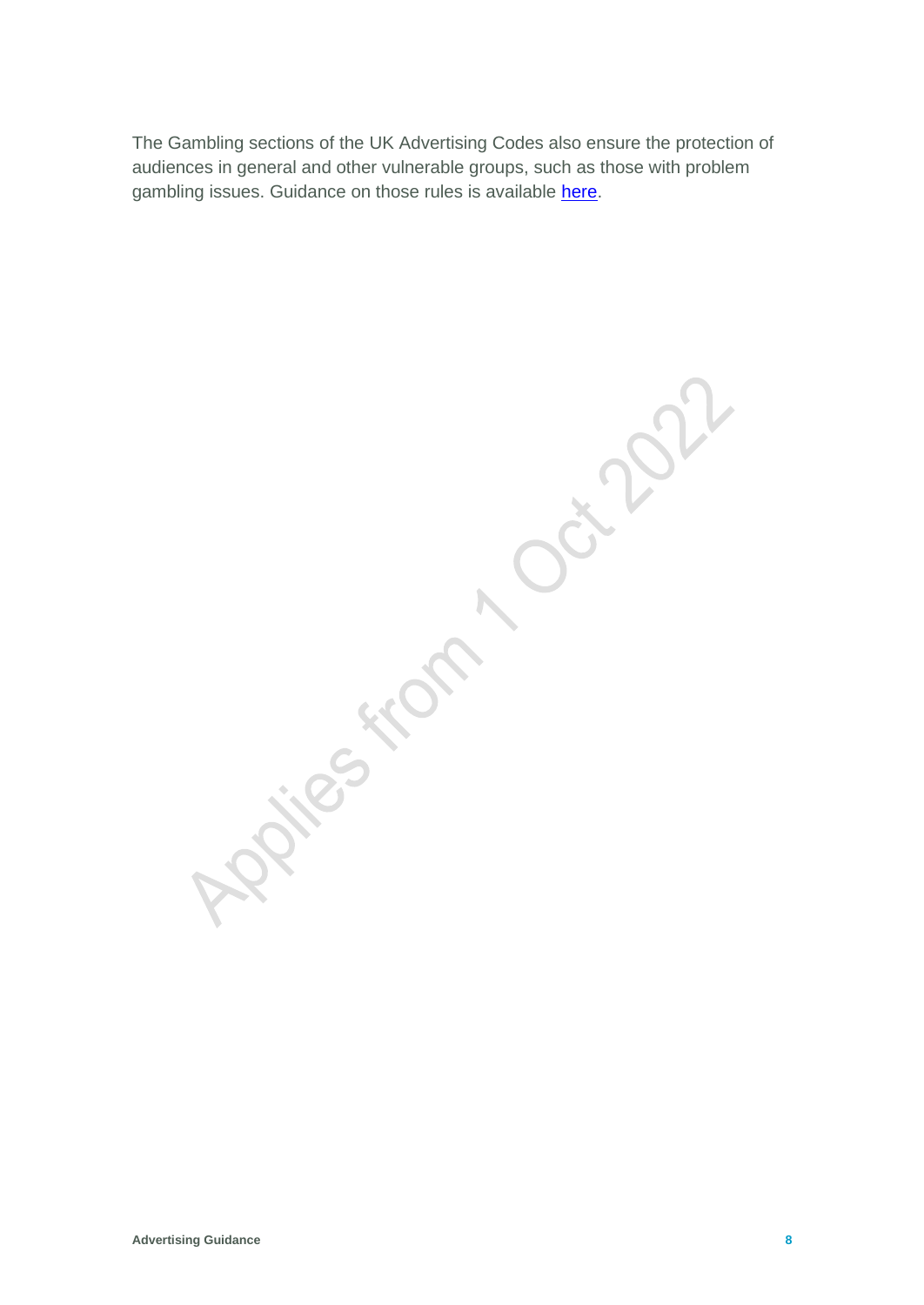## **General responsibility provisions on the protection of under-18s**

#### 3. Rules

Gambling and lotteries advertising must comply with general responsibility provisions. In particular, marketers should take all reasonable steps to protect children and young people from being harmed or exploited by advertising that features or promotes gambling.

The CAP Code states:

*\_\_\_\_*

*16.1 Marketing communications for gambling must be socially responsible, with particular regard to the need to protect children, young persons and other vulnerable persons from being harmed or exploited.*

*16.3.2 Marketing communications [for gambling] must not … exploit the susceptibilities, aspirations, credulity, inexperience or lack of knowledge of children, young persons or other vulnerable persons*

*17.1 Marketing communications [for lotteries] must not portray, condone or encourage gambling behaviour that is socially irresponsible or could lead to financial, social or emotional harm.*

*17.12 Marketing communications for lotteries must not exploit the susceptibilities, aspirations, credulity, inexperience or lack of knowledge of children, young persons or other vulnerable persons.*

The BCAP Code states:

*17.3.1 Advertisements must not … portray, condone or encourage gambling behaviour that is socially irresponsible or could lead to financial, social or emotional harm*

*17.4.4 Advertisements for gambling must not … exploit the susceptibilities, aspirations, credulity, inexperience or lack of knowledge of under-18s or other vulnerable persons*

*\_\_\_\_*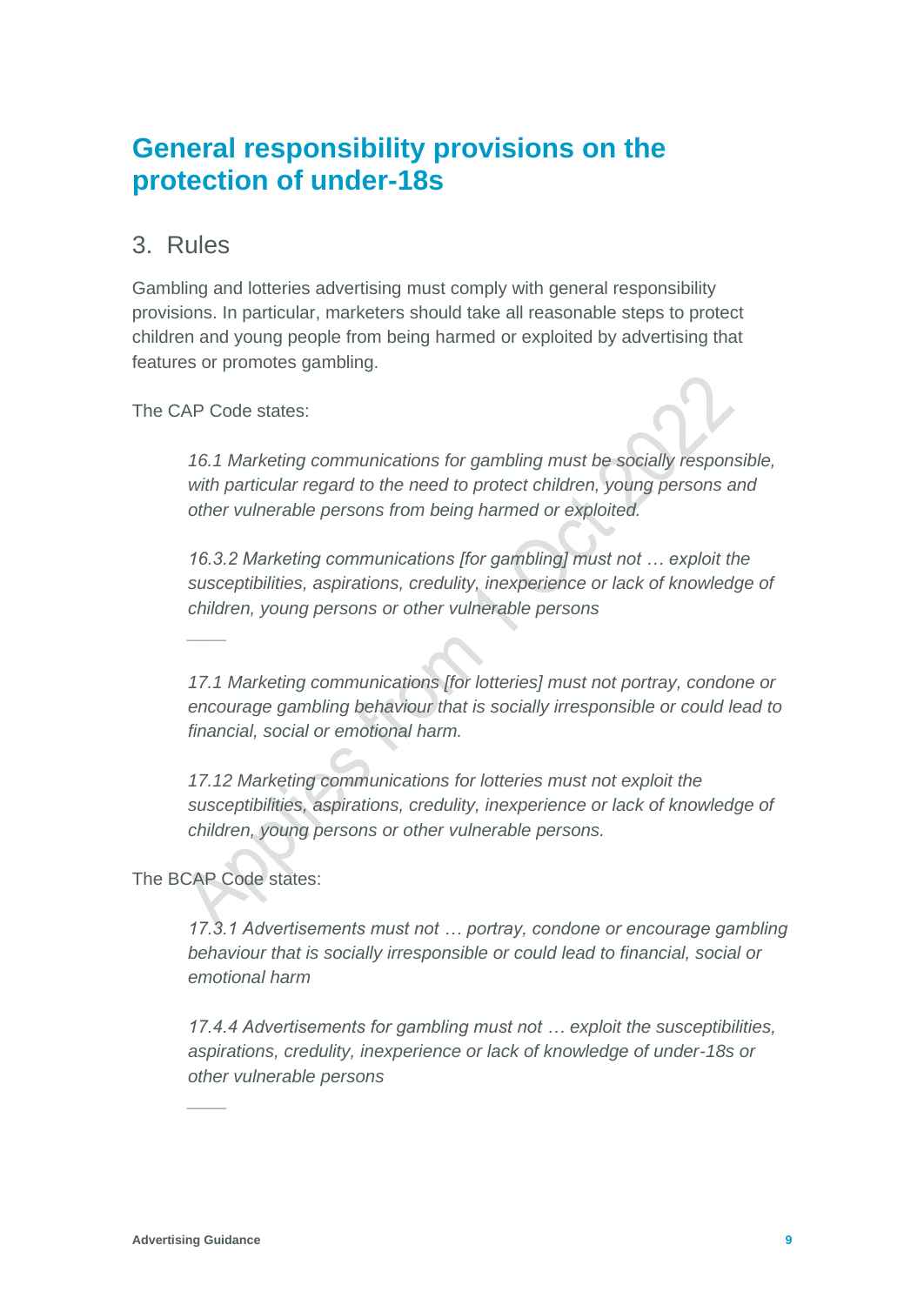*18.2.1 Advertisements [for lotteries] must not [...] portray, condone or encourage gambling behaviour that is socially irresponsible or could lead to financial, social or emotional harm*

*18.4 Advertisements for lotteries must not exploit the susceptibilities, aspirations, credulity, inexperience or lack of knowledge of under-18s or other vulnerable persons.*

#### 4. Guidance

 $\overline{\phantom{a}}$  , where  $\overline{\phantom{a}}$ 

The Codes include principle-based provisions that give the ASA broad scope to act where marketing communications are likely to be considered irresponsible because they pose a risk to under-18s. Marketing communications are likely to breach these rules, if they:

- feature under-18s playing a significant role;
- are directed explicitly at under-18s by being placed in media for that group or any sub-age category (e.g. younger children or teenagers);
- address under-18s directly through their content; or
- otherwise encourage under-18s directly to engage in potentially harmful behaviour.

Under-18s may encounter marketing communications directed at adults in media environments with more general audiences. Restrictions on the appeal of creative content ensure gambling ads under-18s do see do not unduly attract their attention or influence them. Breaches of the specific rules described in the guidance below are also likely to be in breach of the general responsibility provisions set out here.

.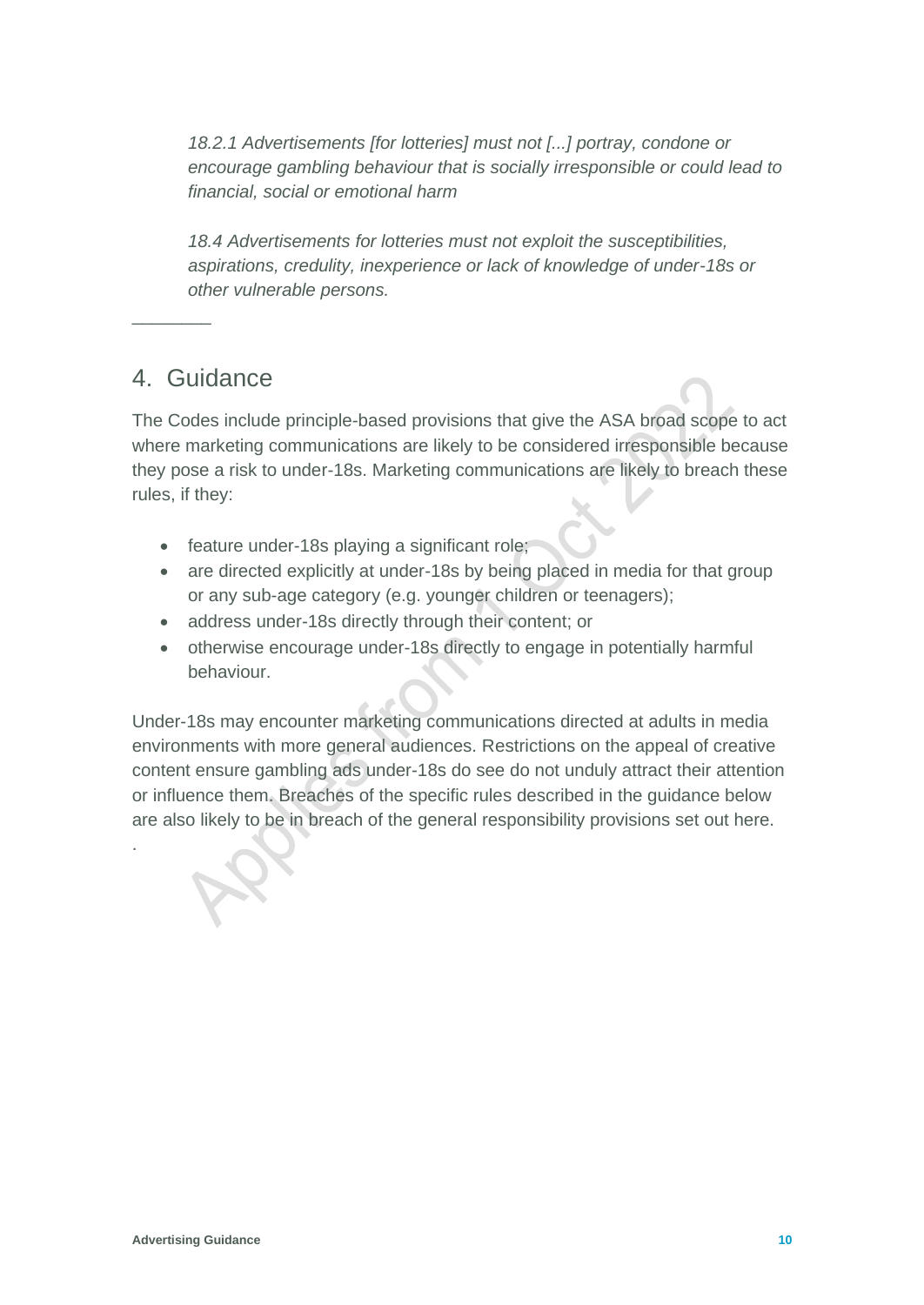## **Restrictions on the use of under-25s**

#### <span id="page-10-0"></span>5. Rules

In general, under-25s and those who appear to be under 25 should not be featured playing a significant role in gambling or lotteries ads.

#### The CAP Code states:

*\_\_\_\_*

*16.3.14 Marketing communications [for gambling] must not […] include a child or a young person. No-one who is, or seems to be, under 25 years old may be featured gambling or playing a significant role. No-one may behave in an adolescent, juvenile or loutish way.*

*Individuals who are, or seem to be under 25 years old (18-24 years old) may be featured playing a significant role only in marketing communications that appear in a place where a bet can be placed directly through a transactional facility, for instance, a gambling operator's own website. The individual may only be used to illustrate specific betting selections where that individual is the subject of the bet offered. The image or other depiction used must show them in the context of the bet and not in a gambling context.*

*17.15 Marketing communications for lotteries must not feature anyone who is, or seems to be, under 25 years old (under-25s) participating in gambling.*

*17.16 Marketing communications for lotteries which include any reference to scratchcards or online instant-win lottery products must not feature under-25s in a significant role. Other marketing communications for lotteries must not feature under-25s in a significant role unless either:*

*17.16.1 the under-25s are featured solely to depict the good causes supported by the lottery and there is no explicit encouragement to purchase a lottery product; or*

*17.16.2 the lottery primarily benefits under-25s (including in a family setting) and the under-25s featured are representative of the primary beneficiaries of the lottery*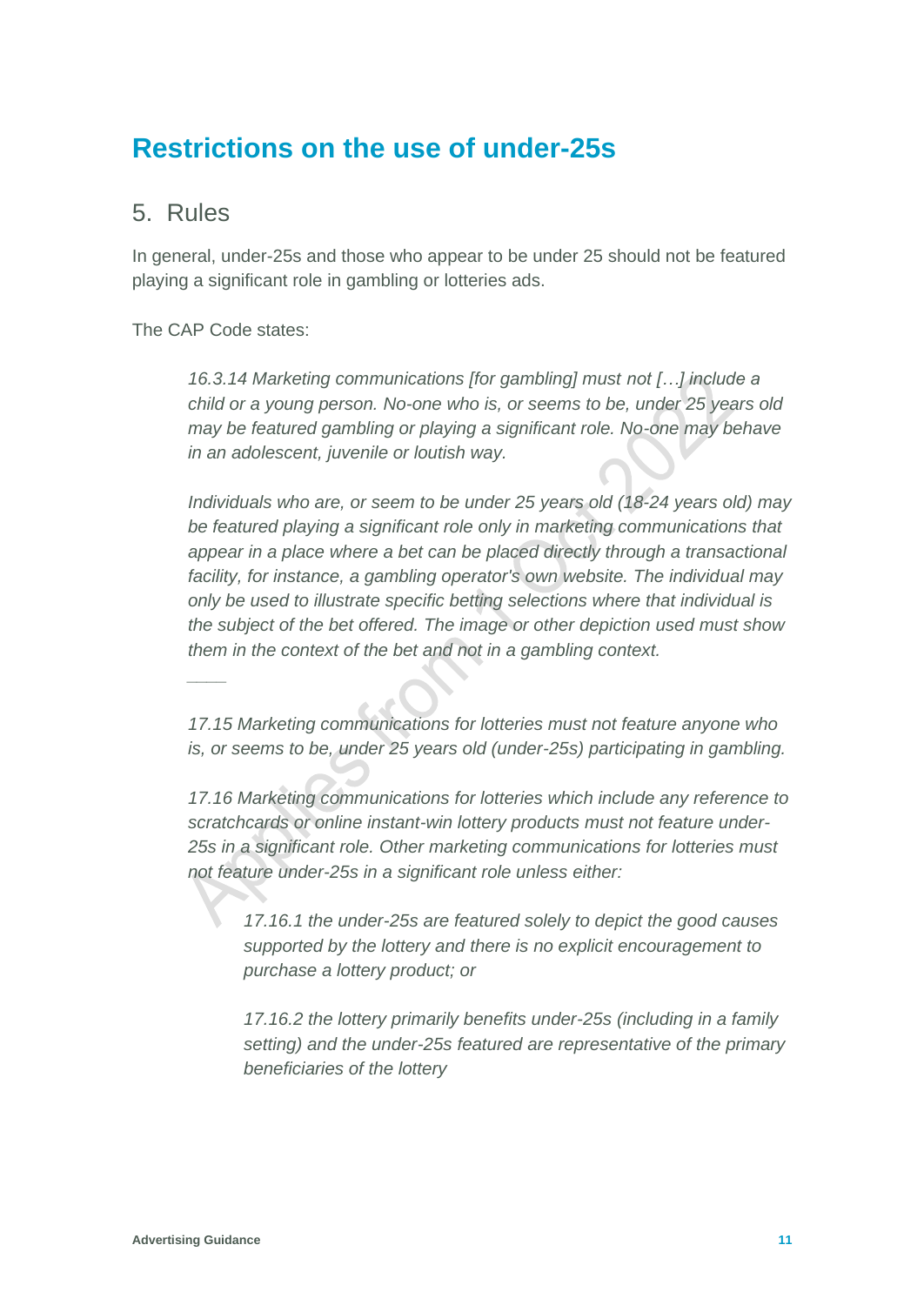The BCAP Code states:

*17.4.6 Advertisements for gambling must not […] feature anyone who is, or seems to be, under 25 years old gambling or playing a significant role. Noone may behave in an adolescent, juvenile or loutish way.*

*\_\_\_\_*

*18.6 Advertisements for lotteries must not feature anyone who is, or seems to be, under 25 years old (under-25s) participating in gambling.*

*18.7 Advertisements for lotteries which include any reference to scratchcards or online instant-win lottery products must not feature under-25s in a significant role. Other advertisements for lotteries must not feature under-25s in a significant role unless either:*

*18.7.1 the under-25s are featured solely to depict the good causes supported by the lottery and there is no explicit encouragement to purchase a lottery product; or*

*18.7.2 the lottery primarily benefits under-25s (including in a family setting) and the under-25s featured are representative of the primary beneficiaries of the lottery.*

#### 6. Guidance

\_\_\_\_\_\_\_\_

To ensure under-18s do not identify by age with them, persons or characters featured that are or appear to be under-25s may not play a significant role in gambling or lotteries advertising. This covers sportspeople and others used to illustrate the subject of a product, but also characters played by actors and brand ambassadors, like influencers. By the age of 25, people clearly look and sound more adult than adolescent giving more certainty to practitioners when creating advertisements and to the ASA when deciding if an advertisement has breached the Codes.

In most circumstances, featuring a person who is or appears to be under 25 is likely to breach these rules. In particular, the ASA has ruled several times against the inclusion of sports people; breaches have occurred both where an individual is featured in a profile image or an image of them in action. Where an actor aged 25 or older is playing a character, an ad may still breach this rule, if they are likely to appear younger to the audience or behave in a manner that adds to that impression. The ASA will consider the audience's likely understanding of the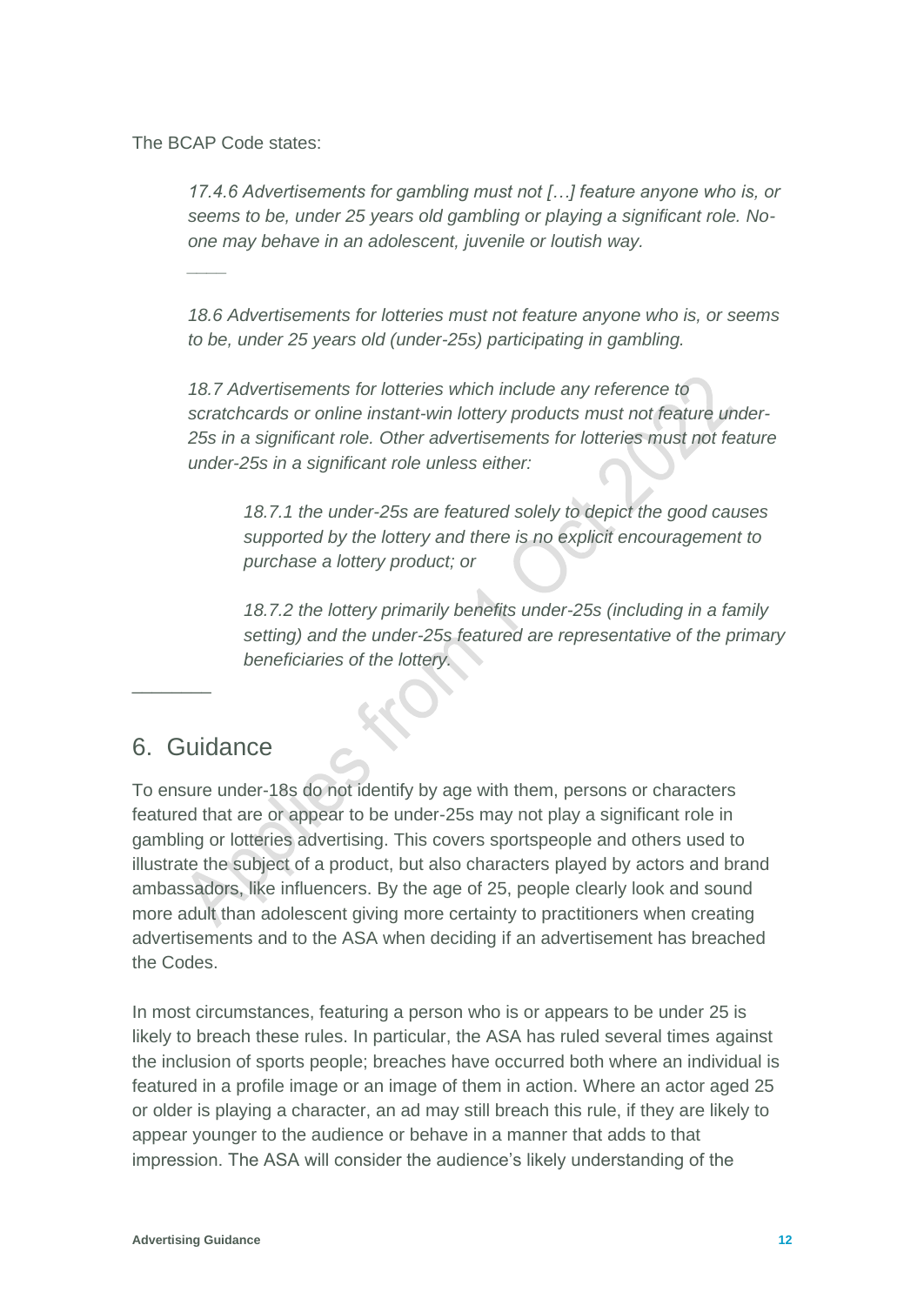person's age assessing factors like their appearance and behaviour when deciding whether their inclusion breaches these rules.

The rules are unlikely to apply to 'incidental' depictions such as background and crowd scenes where individuals cannot be easily identified and are therefore not playing a significant role.

### 7. Social media news feeds

Gambling and lotteries advertisers often have social media accounts providing news and updates on events, along with information about products, offers and interactions with consumers. These tend to focus on sport but can include other areas like politics and entertainment. Marketers should exercise caution when posting content in such circumstances as the CAP rule on featuring under-25s will apply in full to marketing covered by the Code. The ASA has ruled on several occasions against posts that included images of sportspeople under the age of 25.

#### <span id="page-12-0"></span>8. Under-25s and the restrictions on content of 'strong' appeal to under-18s

In practice, these rules already prevent gambling and lotteries advertising from including many persons who are likely to be of 'strong' appeal to under-18s. Under-18s are likely to identify with younger sportspeople who are closer to their age, which creates a significant potential to influence behaviour.

To comply with CAP and BCAP's controls on the creative content of gambling and lotteries advertising, marketers should firstly ensure that under-25s do not appear in ads (unless the specific criteria of the exemptions are met). Primarily, the new 'strong' appeal-based rules – explained in the guidance below – apply to persons and characters aged 25 and over.

#### 9. Exemptions

CAP's under-25s rule incorporates a narrow exemption allowing marketers to feature under-25s when illustrating bets on their own websites or apps. For example, a site might show a sports person to illustrate an available bet relevant to that individual. The exemption applies only to images appearing in places where bets can be placed through a direct transactional facility. Marketers may not in any way use an image to promote gambling in general or their brand.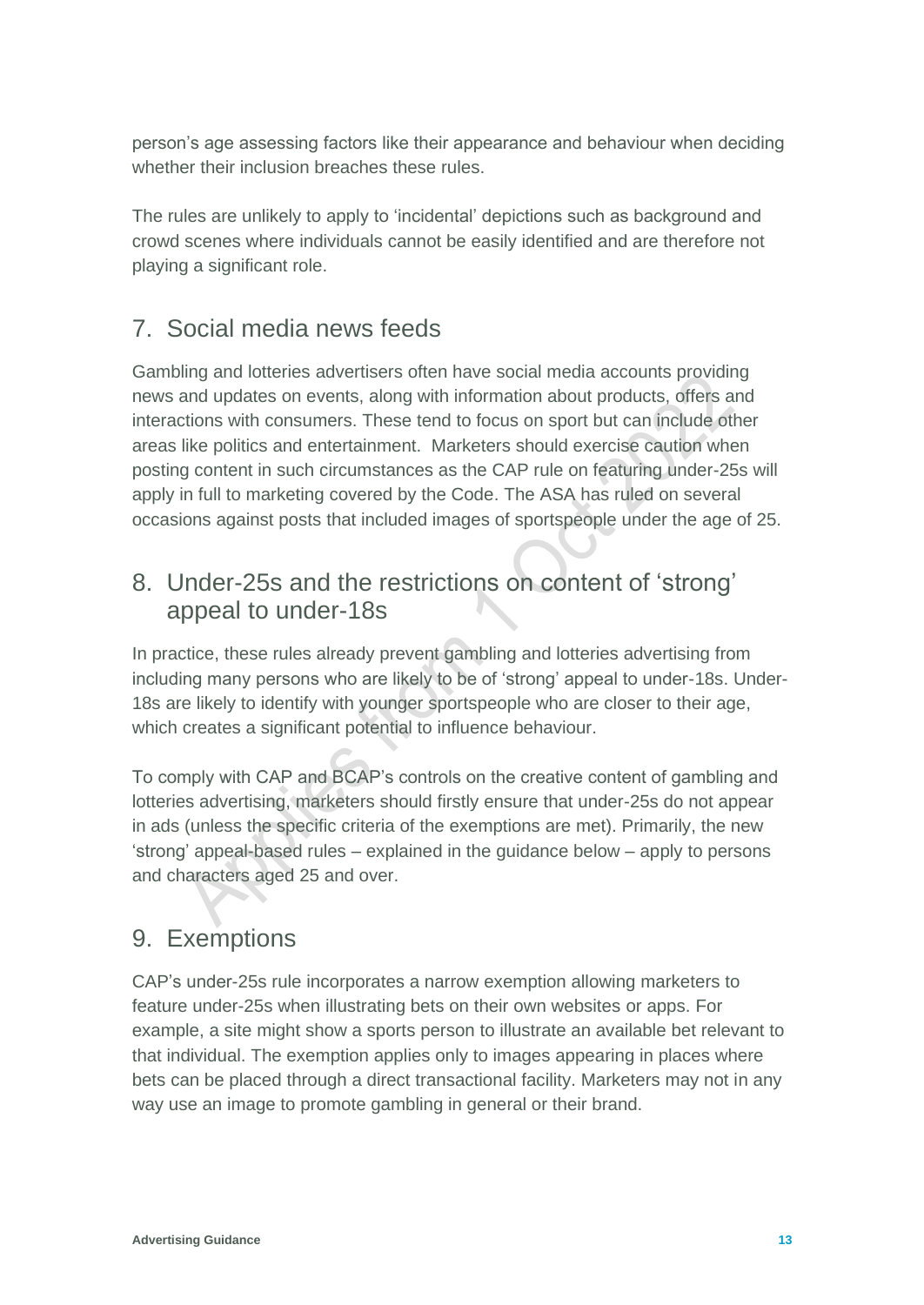Following the introduction of new rules restricting the use of persons of 'strong' appeal to under-18s, this exemption will only apply to advertising compliant with the appeal restrictions; either:

- the under-25 personality used complies with the criteria in the exemptions (detailed in [section 15](#page-19-0) below) to the 'strong' appeal rule; or
- the communication is one where marketers can ensure that under-18s are for all intents and purposes excluded from the audience (for instance, in areas of a site that are only accessible to signed-in users who have been age-verified) as set out in [sections 28-30](#page-33-0) below.

The lotteries rules include exemptions that allow the use of under-25s in certain circumstances relating to the depiction of good causes. CAP and BCAP have produced a separate, more detailed resource on this issue as it relates to lotteries advertising, *[Guidance on the depiction of under-25s in lottery advertising](https://www.asa.org.uk/uploads/assets/c67c900a-3bb0-4f48-92f8569a074fb1d6/Guidance-on-the-depiction-of-under-25s-in-lottery-advertising.pdf)*.

RS KOT

**Advertising Guidance 14**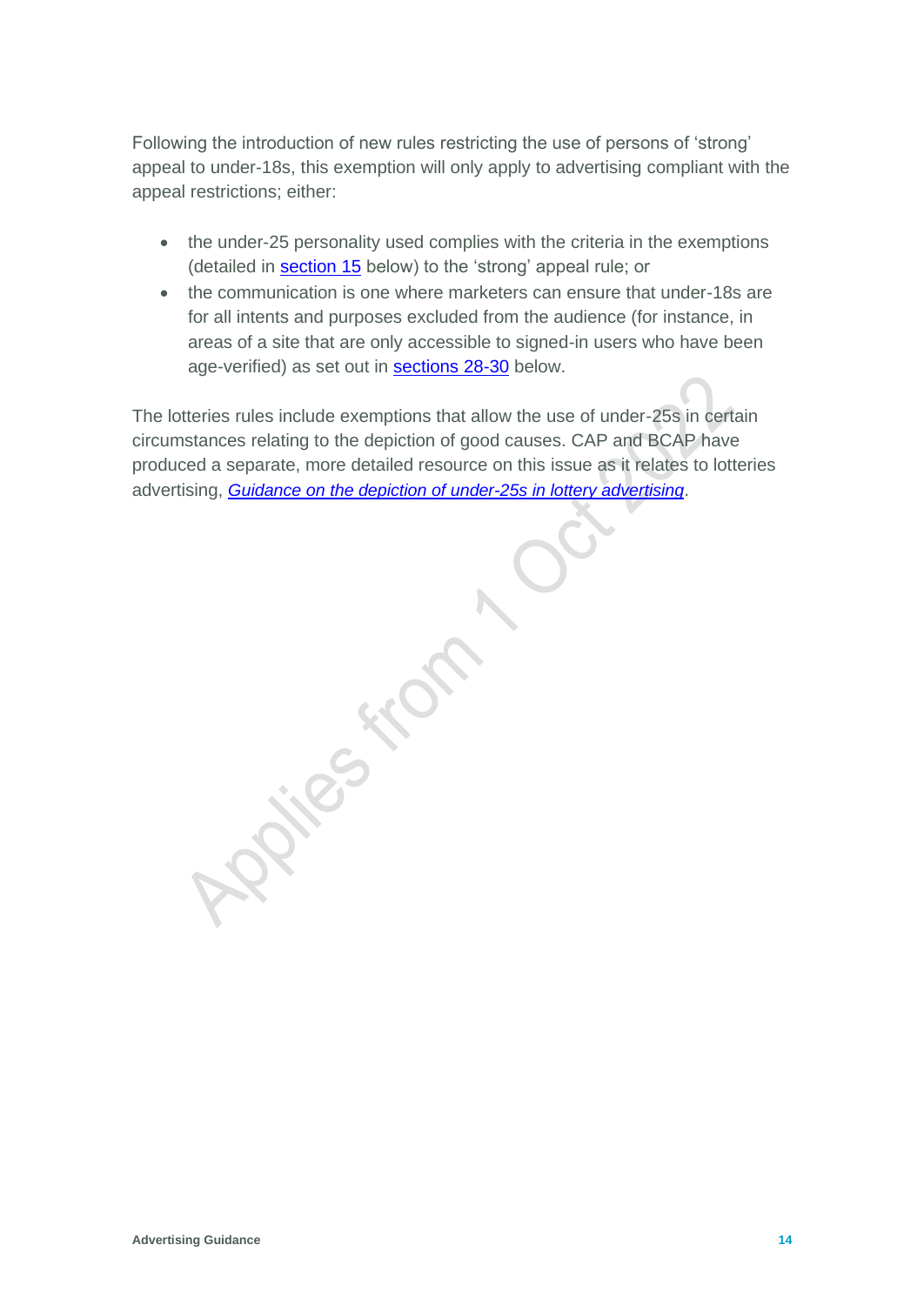## **Content likely to appeal strongly to under-18s**

#### <span id="page-14-0"></span>10. Rules

When under-18s see gambling or lotteries advertising intended for adult audiences, content or marketing approaches must not appeal unduly to them.

CAP Code rule 16.3.12 and BCAP Code rule 17.4.5 restricting content of 'strong' appeal to under-18s in gambling advertising state:

*Marketing communications / advertisements for gambling must not […] be likely to be of strong appeal to children or young persons, especially by reflecting or being associated with youth culture.* 

*They must not include a person or character whose example is likely to be followed by those aged under 18 years or who has a strong appeal to those aged under 18.*

*Where appropriate steps have been taken to limit the potential for an advertisement to appeal strongly to under-18s, this rule does not prevent the advertising of gambling products associated with activities that are themselves of strong appeal to under-18s (for instance, certain sports or playing video games).* 

*CAP / BCAP has published guidance on the application of the rule, including for advertising of gambling products associated with activities that are themselves of strong appeal to under-18s.*

CAP Code rule 17.13 and BCAP Code rule 18.5 restricting content of 'strong' appeal to under-18s in lotteries advertising state:

*Marketing communications / advertisements for lotteries must not […] be likely to be of strong appeal to children or young persons, especially by reflecting or being associated with youth culture. They must not include a person or character whose example is likely to be followed by those aged under 18 years or who has a strong appeal to those aged under 18.*

*Where the subject of a lotteries product (for example, good causes benefitting from lottery funds) or features of the product itself (for example, the creative content, gameplay or a prize involved) are of strong appeal to under-18s, a marketing communication / an advertisement for that lottery*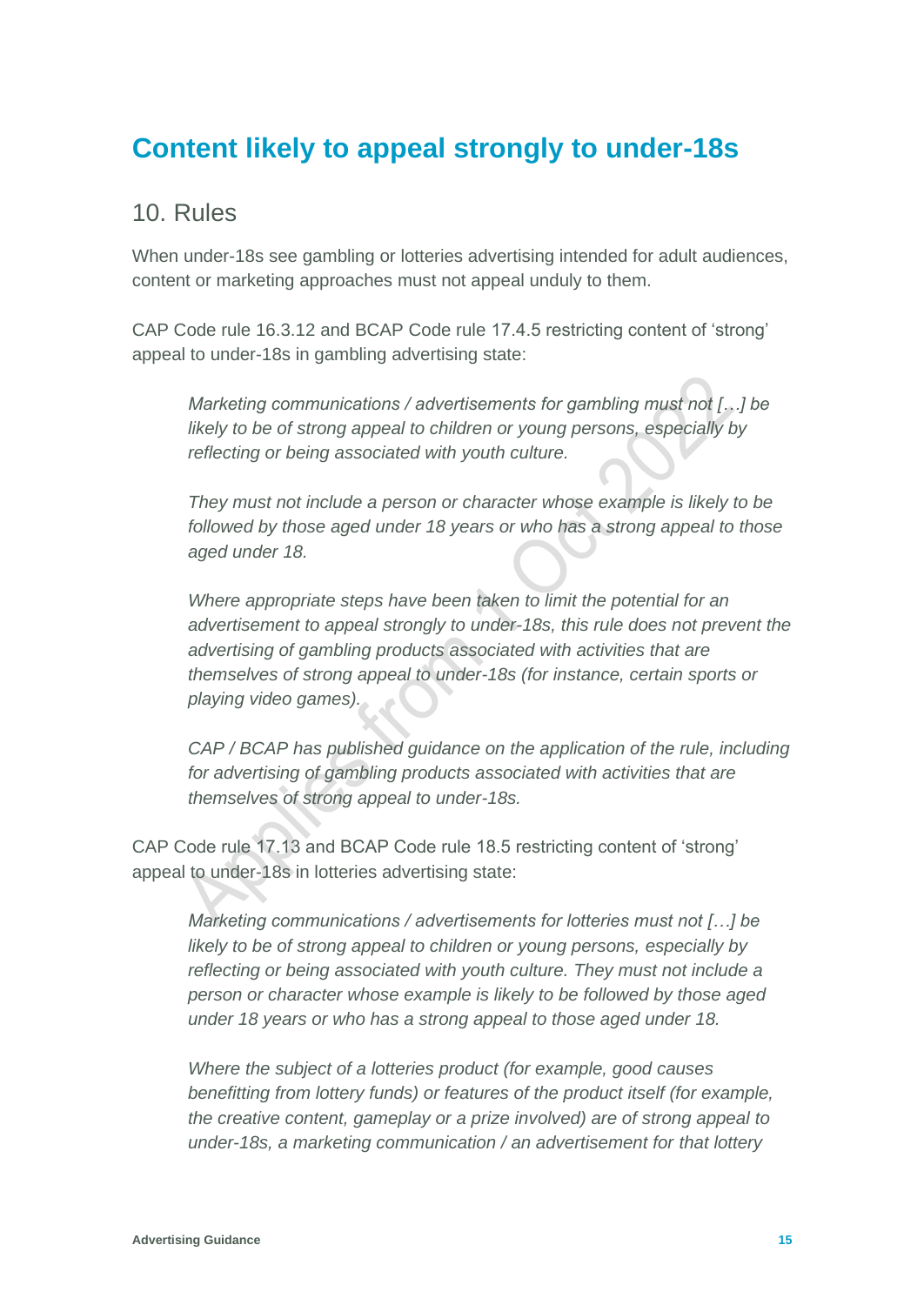*may depict the subject and/or product, but it must not feature a person or character whose example is likely to be followed by those aged under 18 years or who has a strong appeal to those aged under 18.*

*Lotteries marketing communications / advertisements that solely depict the good causes supported by the lottery may include persons or characters whose example is likely to be followed by those aged under 18 years or who has a strong appeal to those aged under 18 provided that:* 

- *a) they are directly associated with the lottery good cause (for example, an athlete who has received lottery funding directly);*
- *b) there is no explicit encouragement to purchase a lottery product; and*
- *c) there is no reference to scratchcards or online instant-win lottery products.*

*Lotteries marketing communications / advertisements including product references that comply with rule 17.16.2 [CAP] / 18.7.2 [BCAP] are also acceptable.*

## 11. What is 'strong' appeal?

 $\overline{\phantom{a}}$  , where  $\overline{\phantom{a}}$ 

Determining the likely appeal of a marketing communication is not always straightforward and is, to an extent, subjective. CAP and BCAP's appeal rules are intended to establish a test that allows marketers and the ASA to apply restrictions on creative content in a structured and consistent manner.

Advertising approaches or pieces of creative content of 'strong' appeal to under-18s can take a variety of forms, for example:

- content linked to activities that are very popular or common among younger people (both in terms of their direct participation and viewing);
- popular personalities who are likely to influence under-18s;
- characters with which under-18s are likely to have a particular affinity like cartoons or characters from video games popular with them;
- characteristics and behaviour of persons or characters appearing in advertising like humour, language or dress that are linked to younger people; and
- creative techniques like music, graphics and animation styles closely connected to youth culture.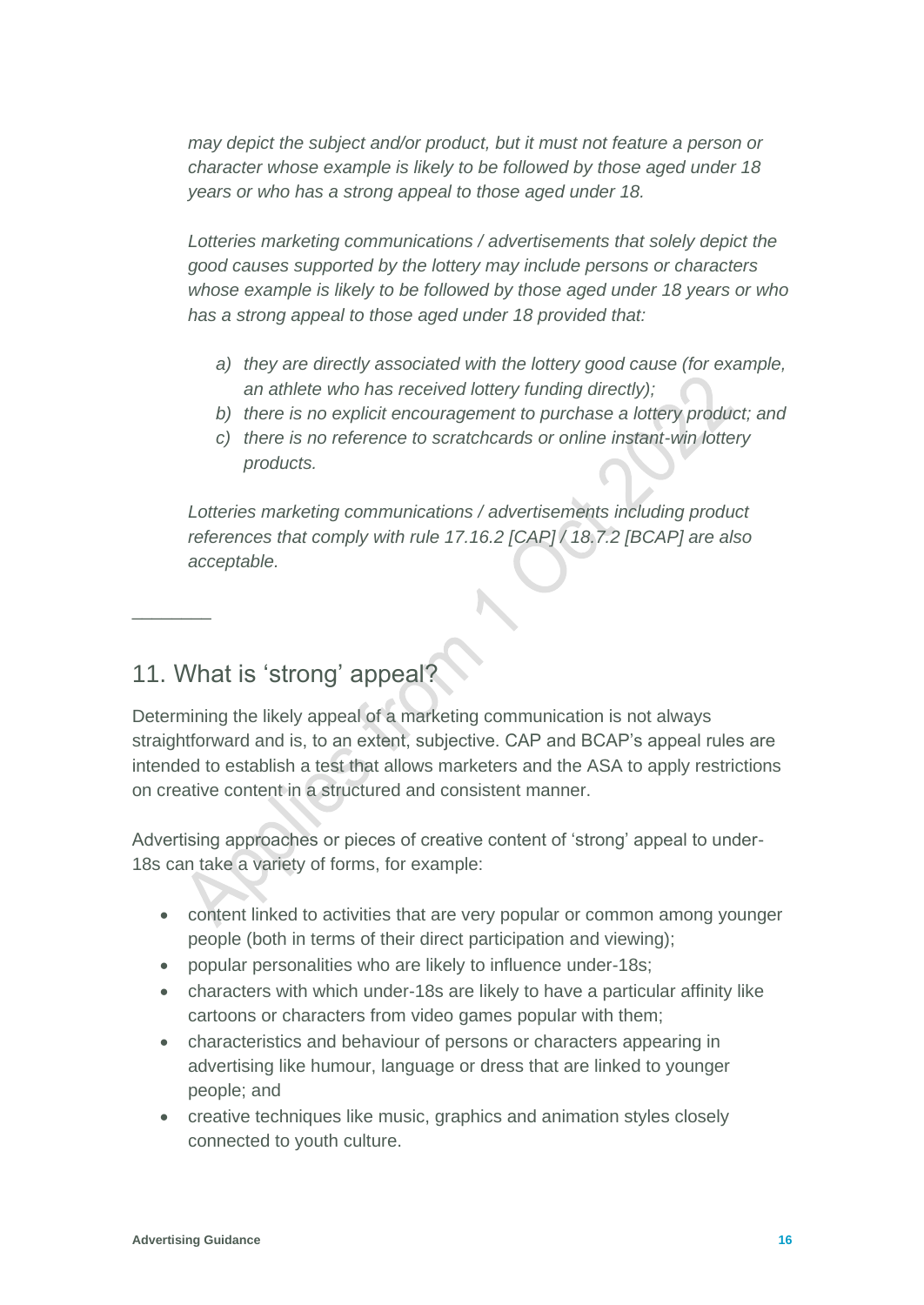## <span id="page-16-0"></span>12. ASA approach to enforcement

The ASA will apply the 'strong' appeal test assessing both specific pieces of ad content and the general impression given by the ad in context. It will consider both the likely perspectives of under-18s in general and particular age groups within that category (such as younger children or teenagers).

The UK Advertising Codes require that ads are compliant before publication. Using this guidance and other resources, such as ASA rulings, marketers should make an assessment of the likely appeal of their advertising. In the event that an ad is challenged, they must provide information to satisfy the ASA that an ad is unlikely to be of 'strong' appeal to under-18s.

The ASA is likely to uphold a complaint that merits investigation under the 'strong' appeal rules in the event that information provided:

- is insufficient:
- is of limited relevance to the point at issue; or
- does not address key concerns or contrary information (as might, for instance, be provided by complainants) about the likely appeal of the ad in question.

Advertisers are strongly advised to exercise caution in circumstances where they are not able to come to a robust conclusion about whether a marketing communication is likely to be of strong appeal to under-18s.

Marketers should note the ASA has committed to taking a strict line in its approach to the application of the new rules. This includes reconsidering existing precedent rulings under the existing BCAP rule prohibiting alcohol ads of 'strong' appeal to under-18s on TV<sup>2</sup>.

### <span id="page-16-1"></span>13. Ads for products with aspects of inherent 'strong' appeal

CAP and BCAP recognise that some gambling and lottery products either relate to subjects or incorporate content and features that are likely to be of 'strong' appeal to under-18s.

Many sports and activities like video gaming are likely to have significant levels of appeal to different groups of under-18s. The amount of children in each group will

<sup>2</sup> BCAP Code rule 19.15.1; se[e here.](https://www.asa.org.uk/type/broadcast/code_section/19.html)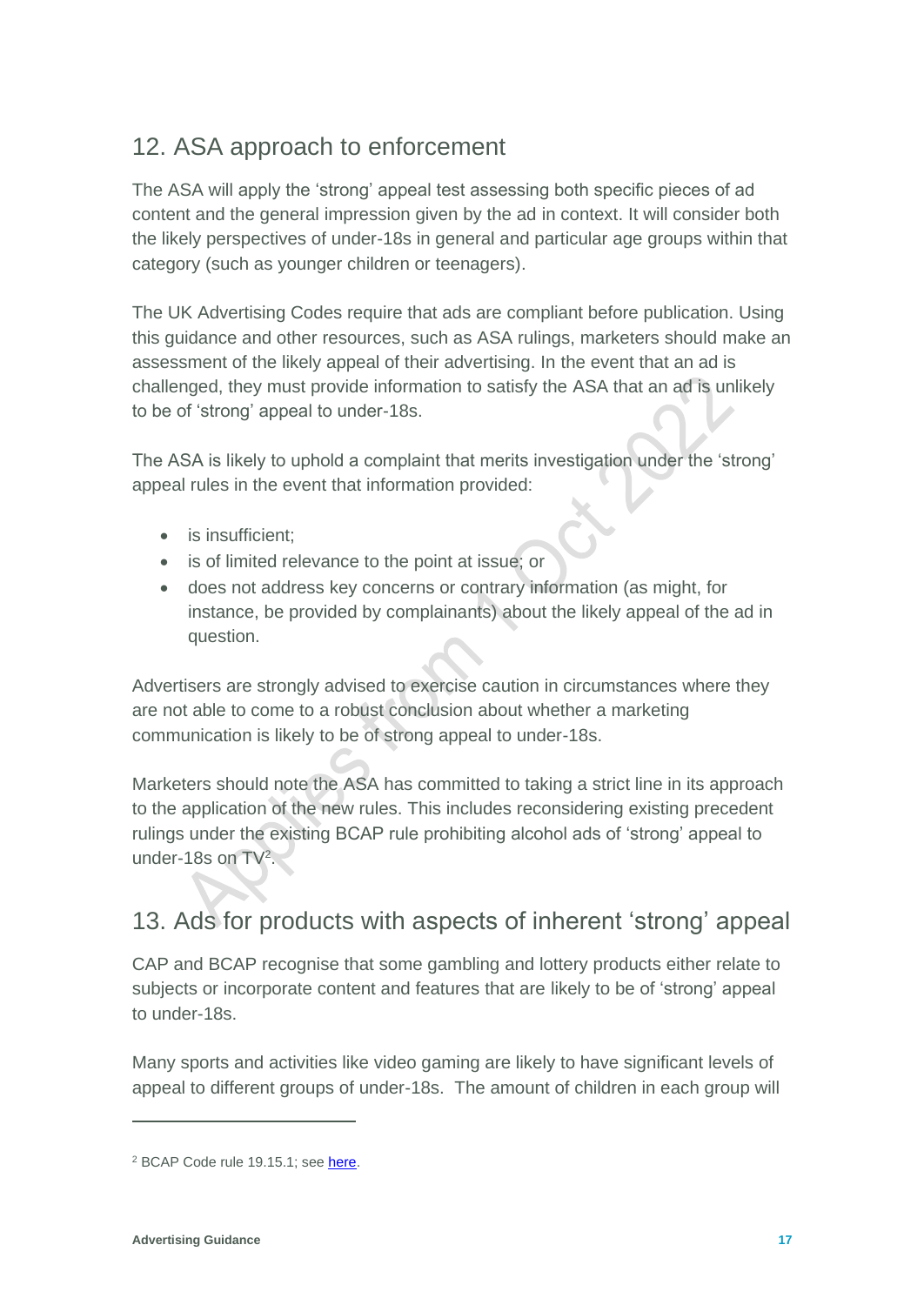vary due to factors like age, regional, national, and/or socio-economic associations with the sport, and the ease of access to the sporting activity (including, the availability of equipment and facilities through its place in education).

Where an activity or event is acknowledged to have 'strong' appeal to under-18s, it is exempted from the restrictions:

- a) in general terms (ads can make simple text and audio references to activities that are of 'strong' appeal); and
- b) where the ad satisfies one of the criteria included in the relevant sections of this guidance below. These criteria ensure that only generic imagery of the activity, certain logos/branding associated with the activity or event, and associated individuals who are clearly not of 'strong' appeal to unde-18s are allowed (see [section 15](#page-19-0) below for details of the exemptions).

Without these exemptions, an ad for a bet on football or an online game resembling video games popular with under-18s, for instance, would be banned outright owing to the inherent 'strong' appeal to under-18s of the underlying activity. The exemptions acknowledge the need to balance the protection of under-18s with operators' legitimate right to advertise licensed products.

As a first step to ensuring compliance, marketers should assess whether products themselves relate to subjects or have characteristics that are likely to be of 'strong' appeal.

- In terms of the nature of a product, the ASA will consider the characteristics and appearance of the gambling or lotteries product drawing on relevant insights from this guidance (including, themes, characters and styles used).
- In terms of the subject a gambling or lotteries product relates to, the ASA will consider factors such as the:
	- $\circ$  direct relationship of under-18s to the activity involved (including, the levels of participation in the activity $3$  and the extent of formal/organised arrangements for participation);
	- o general audience for an activity, sport or event (for instance, in terms of event attendance, media viewership, social media following and

<sup>3</sup> For example, Government produces periodic reporting on children's physical and other activities; see [here.](https://assets.publishing.service.gov.uk/government/uploads/system/uploads/attachment_data/file/539029/Taking_Part_2015_16_Child_Report_-_FINAL.pdf)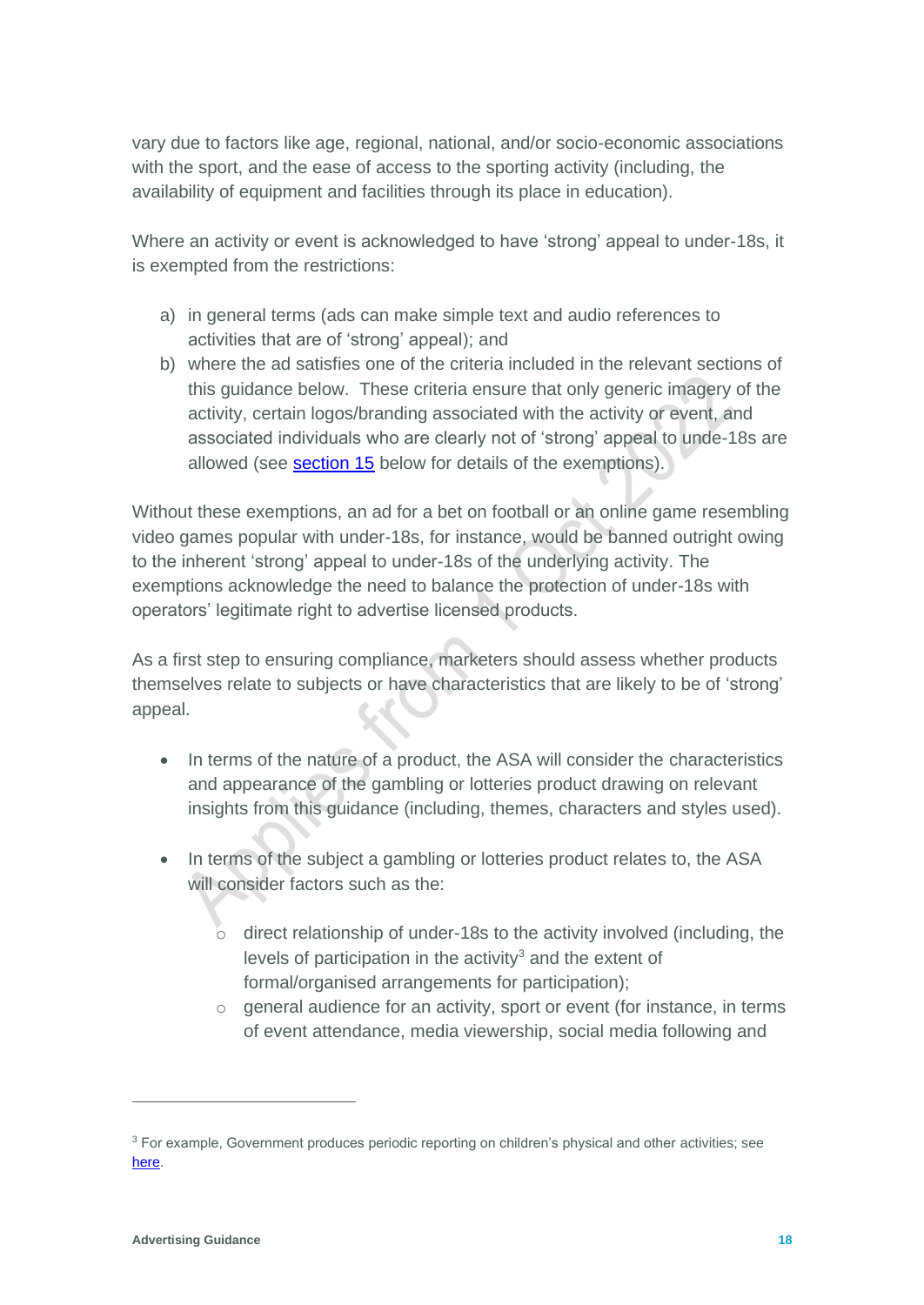commercial associations like official videogames or activities like sticker or card collecting);

- o coverage and media profile of an event; and
- o emphasis placed by the organizers on under-18s' involvement (for instance, promotion of attendance at events or viewership, promotion through merchandise or children's involvement in sports clubs).

#### 14. Appeal of products: scenarios

Some gambling or lottery products may have key characteristics that make them of 'strong' appeal to under-18s.

Video games and online gaming are very popular with under-18s as a general activity. Online gambling and lotteries games are likely to be considered of inherent 'strong' appeal to under-18s, if:

- they share significant similarities, in terms of form and gameplay, with video games, online games, or social games popular with under-18s; or
- in-game themes and content are likely to be considered of 'strong' appeal under the relevant provisions of this guidance (for instance, an online game with themes like 'cute' animal characters in a fairy tale world or a subject like football).

A similar consideration applies to lottery scratchcards that incorporate imagery likely to be of 'strong' appeal to under-18s as a key characteristic.

The subject of an activity, such as a sport or event upon which a bet is placed, can also render a product of inherent 'strong' appeal. This may also apply to the subject of pools-based betting and fantasy league-style gambling products.

- Of relevance to gambling, football is the most prominent subject of 'strong' appeal as it is an activity that a very significant proportion of under-18s participate in directly on a frequent basis and have a general interest in through following professional teams and players across a variety of media. There is also a highly developed infrastructure around organised participation and the sport has an exceptionally high media profile including popular, dedicated media for under-18s.
- eSports is another subject of 'strong' appeal on the basis that video gaming is very popular with under-18s, both in terms of the underlying activity of playing video games (on devices like phones and gaming systems) and many individual games that are popular in eSports competitions.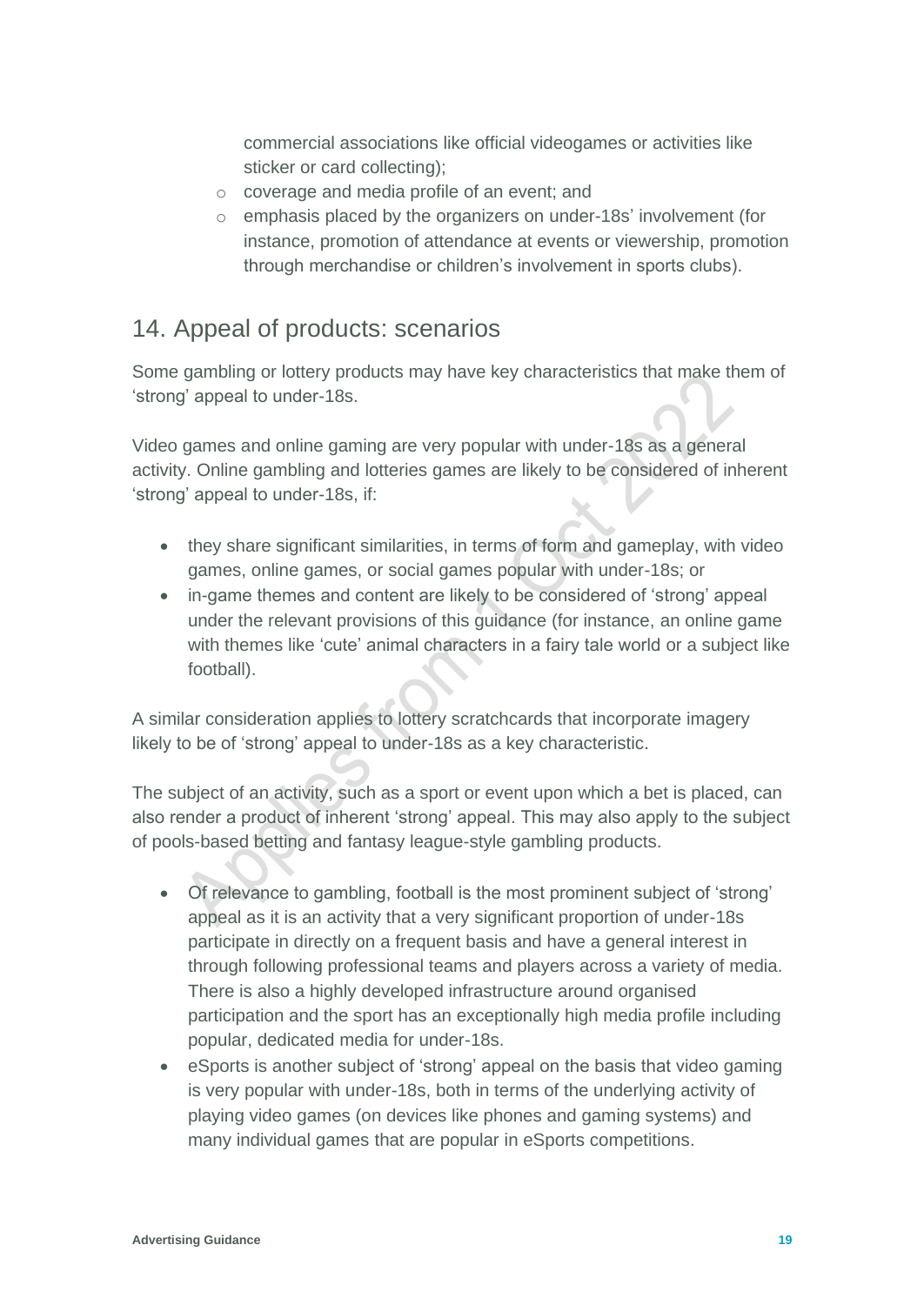- Other national sports like cricket and rugby have, by comparison, low-tomoderate levels of participation and organisational infrastructure engaging participation and interest among under-18s. Their media profiles are also relatively modest. While the sports in general are unlikely to be of 'strong' appeal to the same proportion of under-18s as football is, these sports' national teams and particular tournaments and events related to those sports attract high media profiles (including a greater focus on younger people's involvement and viewership) and are therefore likely to be considered of inherent 'strong' appeal.
- Sports like horse racing, greyhound racing, darts, snooker, boxing, motorsports and golf are more adult-oriented and unlikely to be of inherent 'strong' appeal.
- TV shows, in particular, reality TV shows with high media profiles that are oriented towards adolescents and young adults are likely to be of 'strong' appeal to under-18s.

#### <span id="page-19-0"></span>15. Restrictions on products associated with activities of 'strong' appeal

For the avoidance of doubt, that an activity associated with or a key characteristic of a gambling or lotter product is considered to have 'strong' appeal does not preclude it from being advertised but special care must be taken.

CAP and BCAP's 'strong' appeal rules link to or include exemptions, which ensure products can be advertised within reasonable constraints acknowledging the need to balance the protection of under-18s with advertisers' legitimate right to promote licensed products.

• **Exemption A: products in general terms** – Advertising for gambling and lottery products associated with activities of 'strong' appeal may promote the licensed product in general terms. The subject a product is associated with or its characteristics are not bases alone upon which the ASA will conclude that an ad is of 'strong' appeal. Ads for such products must still comply with the strong appeal rules, except where an exemption set out in this section of the guidance is applicable.

Marketers should also note the rules focus principally on imagery, themes and characters. They are not intended to restrict simple text or audio references to, for example, sports, good causes, teams or individuals generally held to be popular with under-18s.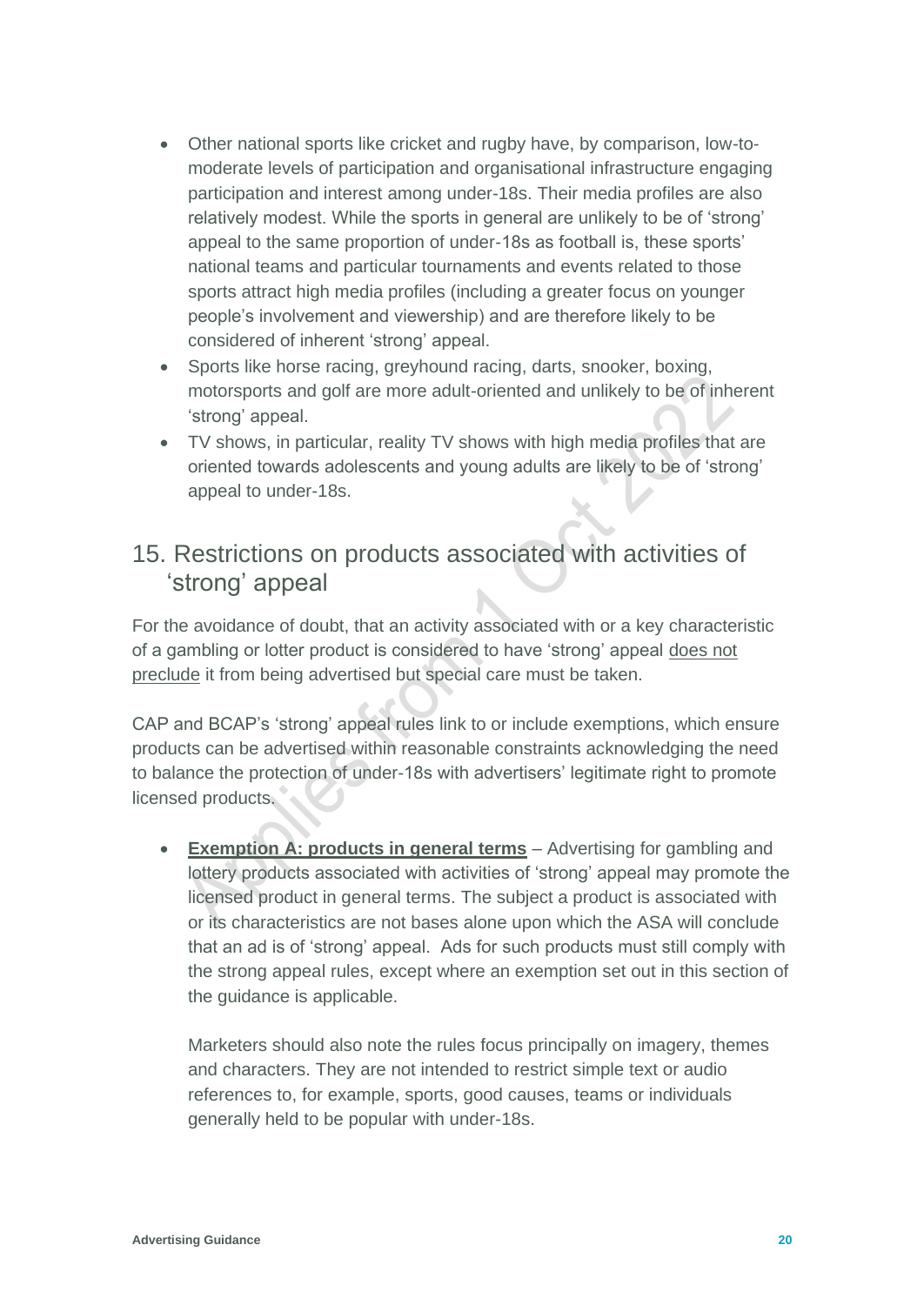- **Exemption B: generic depictions** Advertising for gambling products that have characteristics likely to be of 'strong' appeal to under-18s (like certain online games) may include generic depictions or references to the creative content or gameplay of the product. Similarly, advertising for gambling products associated with a subject of 'strong' appeal may include generic depictions of the subject of the gambling product. Examples of acceptable generic depictions include:
	- o using suitable actors or computer-generated imagery to depict playing a sport held to be of 'strong' appeal to under-18s;
	- $\circ$  depicting generic equipment associated with the sport or activity like a ball, goalposts, a piece of kit, a bat or racket;
	- o employing stylized depictions (for instance, blurred or long focus shots) or computer-generated imagery to depict something relating to a named event held to be of 'strong' appeal to under-18s, like a nonspecific trophy, stadium or arena; and
	- o using suitable actors or computer-generated imagery to depict the act of playing an online game held to be of 'strong' appeal to under-18s (for instance, holding a device, selecting a generic feature like pressing the 'play' button, or expressing disappointment or approval over their performance).

The generic depictions allowed by this exemption must be suitable and not, of themselves, likely to appeal strongly to under-18s (for instance, because they invite obvious comparisons with video games or online games popular with under-18s or use cartoon-style graphics likely to appeal strongly to under-18s).

- **Exemption C: logos and other identifiers** Advertising for gambling products associated with a subject of 'strong' appeal may include content that specifically identifies a subject of the gambling activity (for example, the logo of a sports team, sports tournament, eSports game, or other event). This allows for content that performs a similar role to a visual or audio reference.
- **Exemption D: branding** Advertising for gambling and lottery products associated with activities of 'strong' appeal may content relating to an advertiser's brand identity (for example, logos or livery). This is a specific exemption covering material relating specifically to an advertiser's brand identity (for example, brand logos or livery). This does not, however, extend to equity brand characters, which will be assessed by the ASA under the criteria defining 'strong' appeal set out in the guidance.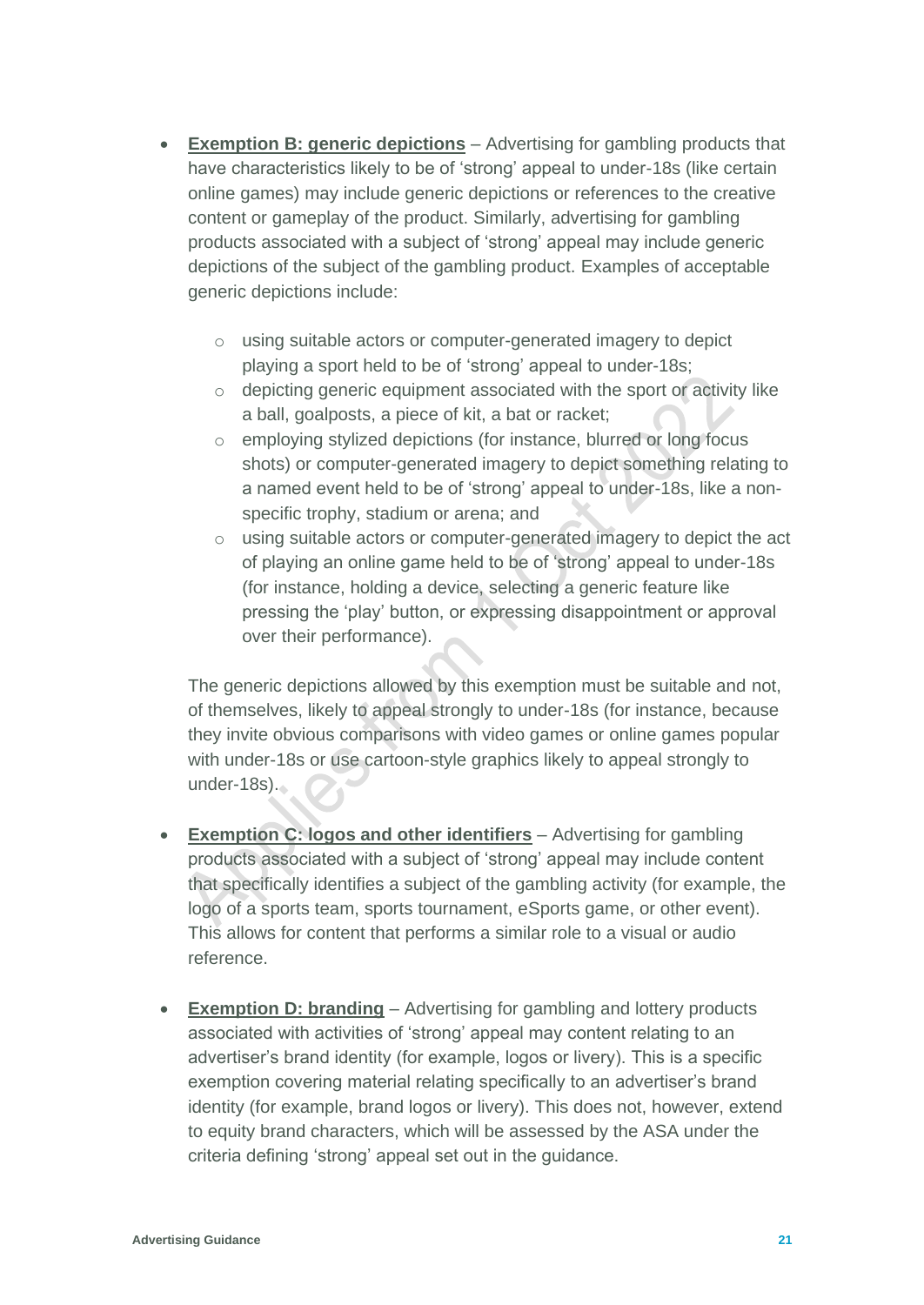• **Exemption E: lottery prizes and good causes** – The lotteries rules state: *Where the subject of a lotteries product (for example, good causes benefitting from lottery funds) or features of the product itself (for example, the creative content, gameplay or a prize involved) are of strong appeal to under-18s, a marketing communication / an advertisement for that lottery may depict the subject and/or product, but it must not feature a person or character whose example is likely to be followed by those aged under 18 years or who has a strong appeal to those aged under 18.* 

This allows for lotteries product ads to depict the good causes benefitting from lottery funding, like sporting activities for disadvantaged children. It also allows the depiction of large prizes (like cash jackpots) and other items likely to appeal strongly to children that may sometimes be prizes in smaller lotteries (like bikes or games consoles).

• **Exemption F: certain persons and characters** – Gambling advertisements may use of persons or characters associated with gambling subjects of 'strong' appeal to under-18s, like football, where marketers can satisfy the criteria set out in the sections below covering the application of the 'strong' appeal test to persons and characters. When a person or character is used to illustrate that subject, their association with the subject is not a basis alone for the ASA to find the ad in breach of the 'strong' appeal rules; see sections 16-18 below for more detail on how the appeal of persons and characters will be assessed and scenarios relating to this exemption.

The lotteries rules recognise that lotteries are a means of raising funds for good causes. The rules distinguish between, on the one hand, lottery advertising that promotes lotteries products directly, which must not feature under-25s in a significant role and, on the other hand, good cause-related lottery advertising where there is no explicit encouragement to purchase a lottery ticket, which can feature under-25s as or representative of the primary beneficiaries of the lottery. For good cause-related lottery advertising, persons who have 'strong' appeal to under-18s may feature where they are the direct beneficiaries of lottery funding.

The new 'strong' appeal rules will also be applied in line with existing ASA enforcement policy for the 'particular' appeal rules; content of 'strong' appeal may be used in advertisements that are targeted in such a way as to, for all intents and purposes, exclude under-18s from the audience. This is outlined in [sections](#page-33-0) 28-30 below.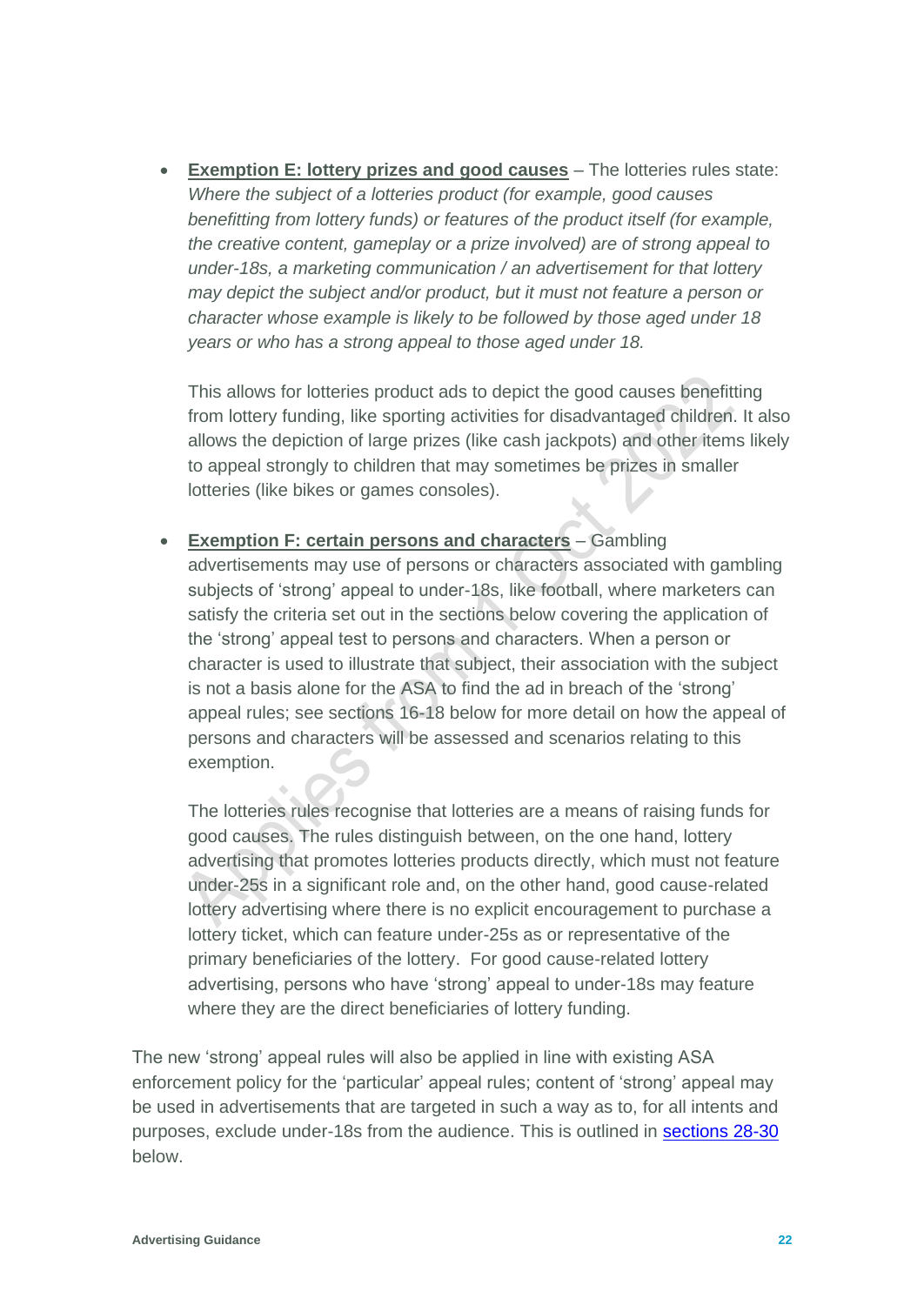#### 16. Use of persons and characters

As set out in section 5 above, the UK Advertising Codes require that gambling and lotteries advertising must not feature in a significant role any person who is, or seems to be, under-25 years old. In addition, they must not feature any person or character whose example is likely to be followed by those aged under 18 years or who has a strong appeal to those aged under 18.

Gambling ads may use persons or characters for a range of creative purposes. These fall within the following categories:

- **Personalities** Individuals used to illustrate the subject of a gambling product who have a profile and relevance to the audience outside the context of advertising.
- **Brand ambassadors** Personalities specifically paid by an advertiser to feature in an ad campaign to promote the operators' products or brand in general.
- **Licensed characters** Where an advertiser pays a third-party rights holder to use a character which has a profile outside the context of an ad (for instance, a movie or video game character) to promote their product.
- **Characters played by actors** Roles within the gambling ad played by an actor.
- **Brand-generated characters** Characters created by an advertiser, for instance, using animation or puppets to promote their product or products.

Understanding the type of person or character featured in an ad is important as it is likely to affect the way the ASA makes its assessment of appeal to under-18s.

- Personalities, brand ambassadors and licensed characters will be assessed both on the basis of their profile and relevance outside the context of the ad (see [section 17](#page-22-0) below), and their appearance and behaviour in the gambling ad (see [section](#page-28-0) 21 below).
- Characters and brand generated characters, who have no profile outside the context of the ad, will be assessed on the basis of their appearance and behaviour in the gambling ad (see [section 20](#page-27-0) below).

#### <span id="page-22-0"></span>17.Assessing appeal owing to a person or character's profile outside the context of advertising

The ASA will expect advertisers to provide evidence that they have identified what persons or characters are generally known for outside the context of an ad, and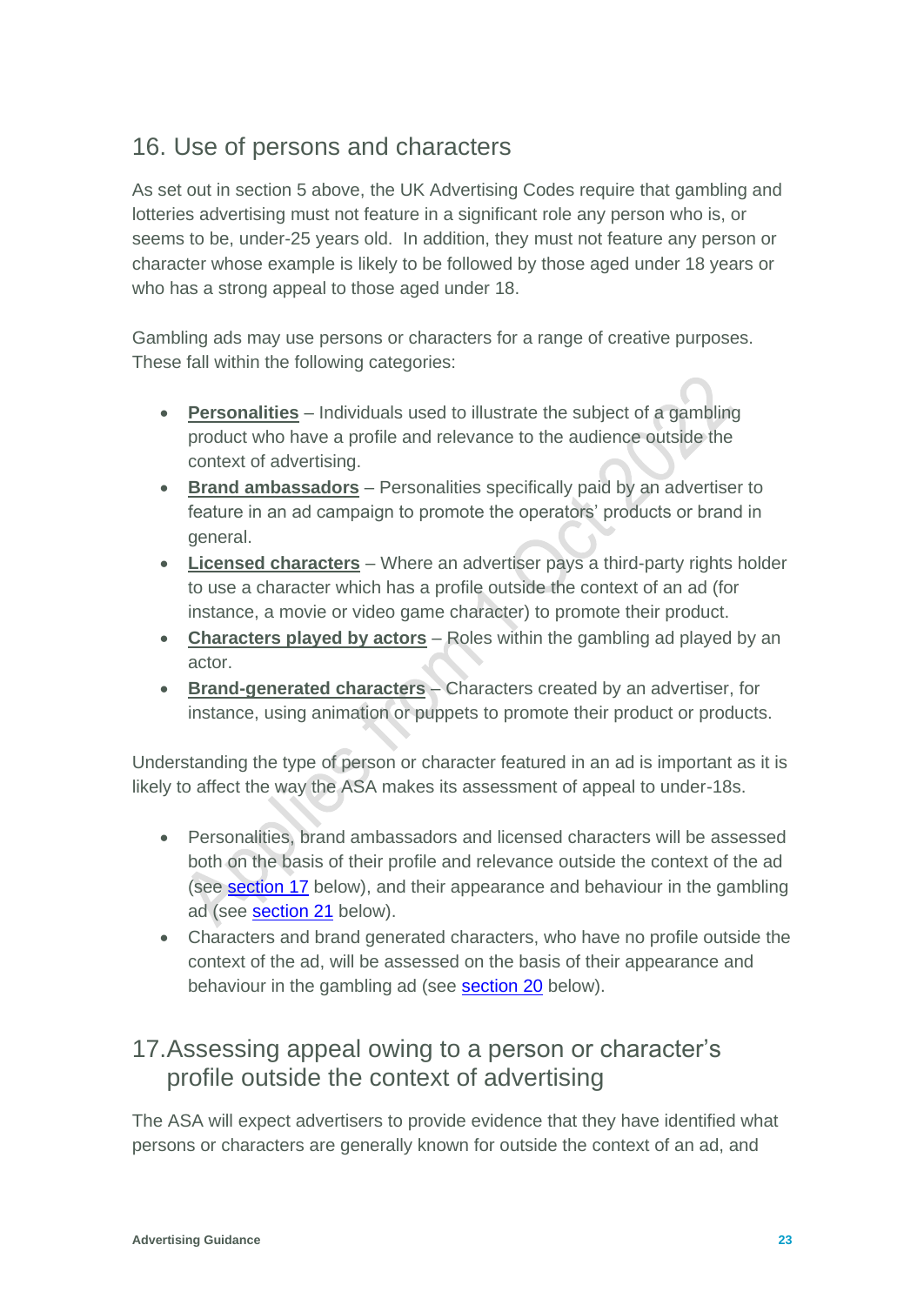used appropriate sources of data and information to assess their likely level of appeal to under-18s. At a simple level, a sportsperson is most obviously related to the sport they participate in. Similarly, actors or licensed cartoon characters are known for their roles.

In determining whether a person or character featured in a gambling ad is likely to appeal strongly to under-18s, the ASA will consider factors such as:

- whether they have obvious and direct links to activities for, or highly popular with, under-18s;
- the general audience for, and popularity of, what the person or character is known for; and
- the likelihood that their inclusion in an ad will strongly attract the attention or interest of under-18s.

Gambling advertisers are advised to avoid featuring persons or characters with obvious and direct links to under-18s, for example:

- a current or recent children's TV personality;
- an adolescent-oriented pop star associated with youth culture;
- a licensed character from a board game popular with families; or
- an influencer whose content focuses on youth-related themes.

The use of persons or characters with these types of profile is likely to be considered sufficient to render an ad of 'strong' appeal to under-18s and in breach of the new rules.

If a persons or character does not have an obvious and direct link to under-18s that would render them of 'strong' appeal, advertisers must still assess their likely level of appeal. Persons and characters associated with subjects, themes or content attracting a broad audience can still be of 'strong' appeal to under-18s.

In determining the extent of a person or character's appeal to under-18s, advertisers are encouraged to use as many insights and sources of data as they can to create a picture of the relevant audience or audiences to which they appeal. Having determined what a person or character is known for (in terms of activities, roles or associations) marketers can then identify information and data sources that provide insights on the likely level of a person or character's appeal to under-18s. For example:

• A key aspect of a person or character's appeal is the role they are associated with. Marketers should consider their roles or activities and the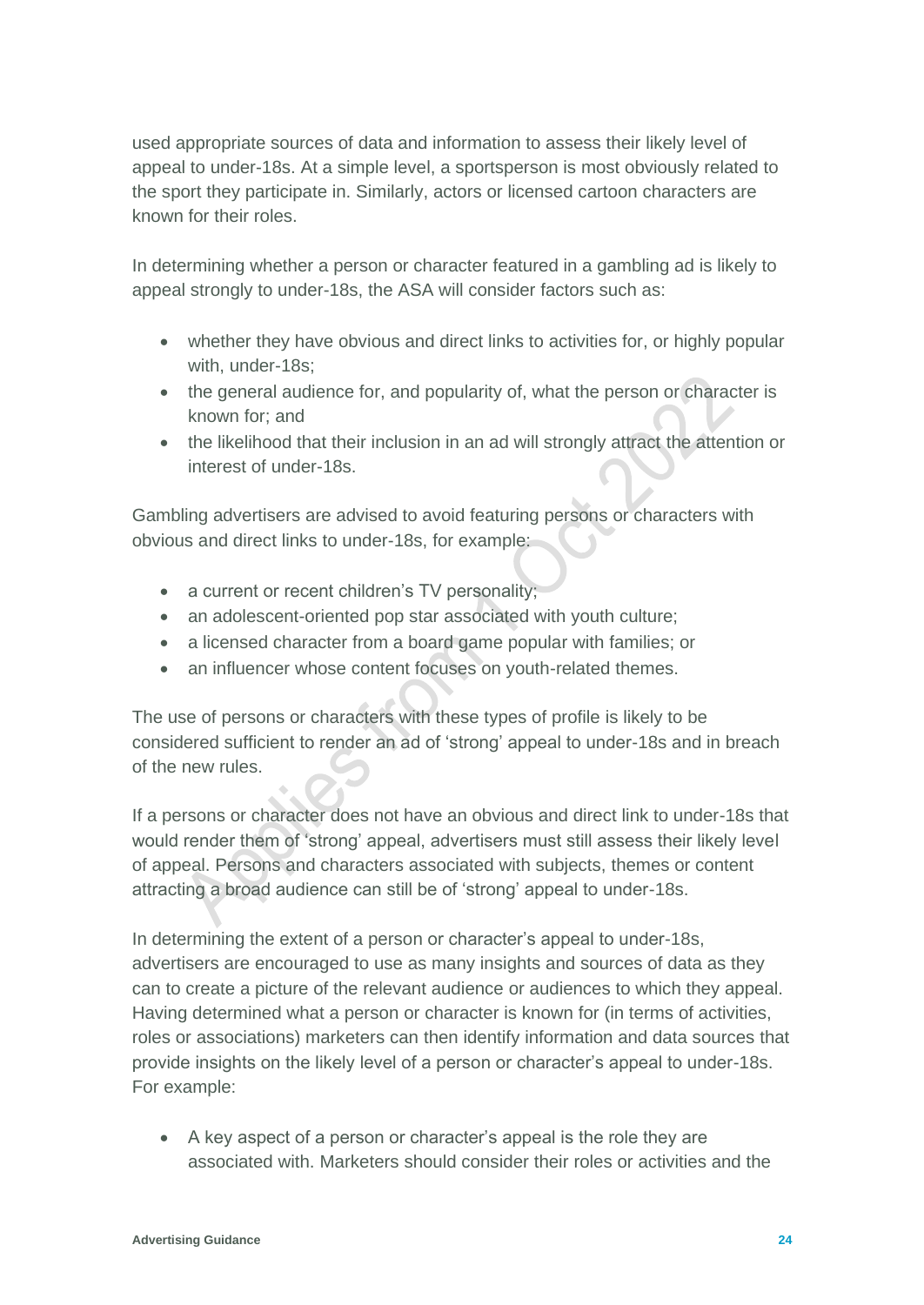potential for them to be viewed in an aspirational or influential way among under-18s (for instance, being a member of a popular sports team). Where this is the case, such persons or characters should be avoided.

- Social media follower demographics are an important and potentially quantitative source of data, which could help advertisers to assess a person's level of appeal to under-18s. A generally high social media following that attracts a significant absolute number of under 18 followers, as determined through quantitative or qualitative analysis, is likely to be considered an indicator of 'strong' appeal by the ASA.
- An important source of data in this respect is audience analytics and measurement for programming or other content featuring the person or character<sup>4</sup> .
- More weight should be attached to present and recent activities; personalities whose appeal has shifted significantly over time away from under-18s are less likely to be restricted under a 'strong' appeal test.

The ASA will consider a variety of factors when assessing a person under the 'strong' appeal rules. In some instances, an individual with a relatively small social media following among under-18s may be considered of 'strong' appeal to under-18s because of other factors.

## <span id="page-24-0"></span>18. Appeal of persons and characters: scenarios

The following illustrate scenarios in which a person or character is more likely to be assessed as having 'strong' appeal to under-18s:

- A sportsperson who has a leading role in their sport (for example, a member of the national team), which is likely to be admired by the young.
- A retired sportsperson who has moved into presenting/broadcasting relating to that sport but also into other areas, like youth-oriented reality TV.
- A sportsperson involved in a sport that has a limited following among under-18s, but is particularly well-known because of their social media activity and media profile, in particular through involvement in youth culture-related areas like fashion or music.

<sup>&</sup>lt;sup>4</sup> There are a variety of resources in this respect: for TV, the **Broadcast Advertising Research Bureau** provides an extensive range of data on programme audiences that in widespread use for advertising purposes (including as the basis for BCAP's TV scheduling rules); online media provide a range of audience measurement options from website analytics to data on user profiles of those viewing media like videos on social media, video sharing platforms, or live streaming platforms; and other non-broadcast media also have a range of measurement resources. Annex 1 of CAP's guidance, *[Media placement](https://www.asa.org.uk/asset/2DED3F6A-9932-4369-AFE72131059E6B8D.D31EF8F7-1CD4-45D4-A547C3418DEE3569/)*  **restrictions:** protecting children and young people, is an extensive list of measurement resources.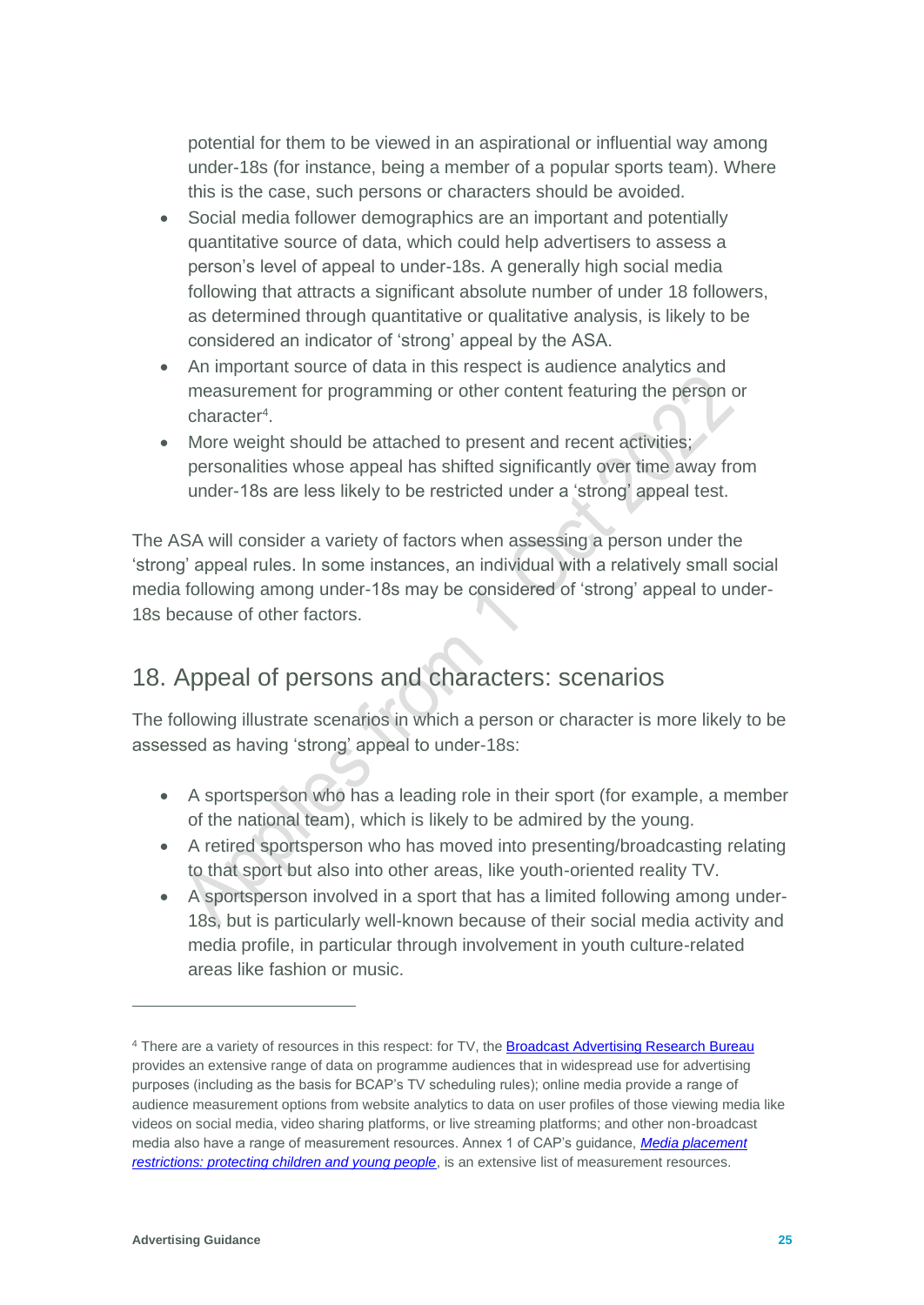- A reality TV personality little known among younger children but who has significant appeal to adolescents evidenced by their social media presence and the popularity of the TV programme they are involved in.
- An actress well-known for playing prominent parts over a number of years in films with themes oriented to adults who has recently starred in a TV series popular with adolescents.
- A character played by an actor that is very likely to resonate with and be followed by under-18s.
- A licensed character from a recent video game or movie that is popular with under-18s.

The following are scenarios in which a person or character is less likely to be assessed as having 'strong' appeal to under-18s.

- A sportsperson participating in a clearly adult-oriented sport with an overwhelmingly adult following in social media.
- A broadcaster or commentator generally known only for the sport(s) they cover, which have a relatively low under-18 audience.
- A children's TV presenter from 15 years ago who now has a solidly adult focus and is unlikely to have the same (or significant) level of appeal to under-18s today as they did in the past.
- An actor who has roles outside the ad context which are low-profile and/or clearly oriented to adult audiences.
- A retired sports person who was once popular with under-18s when playing their sport, but who has moved into sports coverage oriented to adult audiences and is generally not well known by today's under-18s.

Under the terms of Exemption F (see [section 15](#page-19-0) above) as it relates to the gambling rules, a person or character's simple association with an activity of 'strong' appeal to under-18s (for example, football or eSports) is not a basis alone for the ASA to consider an ad of 'strong' appeal, if they are being used to illustrate a gambling product related to that subject.

The following scenarios provide further illustration of how the assessment criteria should be applied under the exemption:

• Footballers who have a high profile with under-18s in the UK, for instance, because they play for national, top-level domestic, European or international teams are extremely likely to be of 'strong' appeal to under-18s.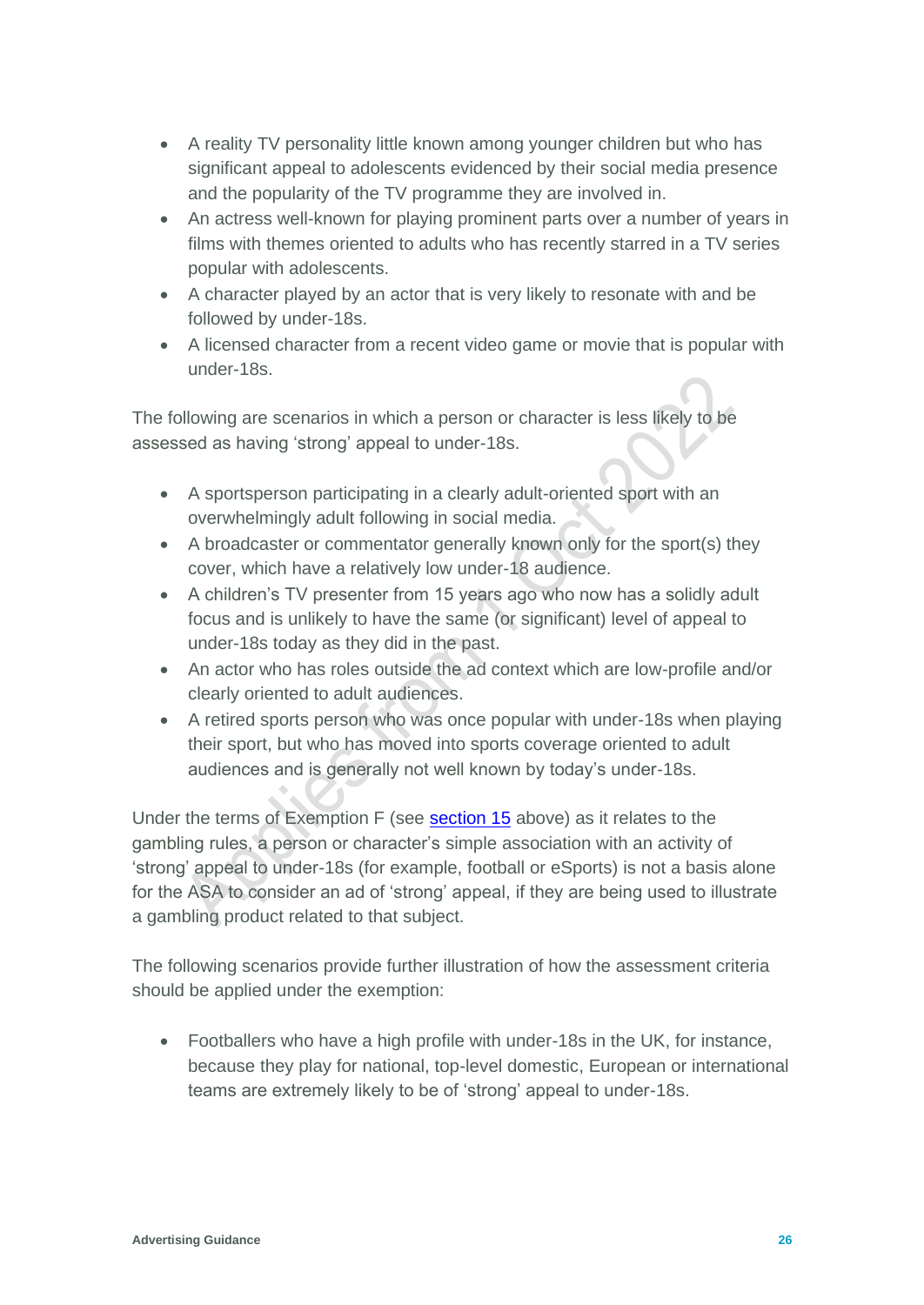- Footballers at lower-level clubs are more likely to be acceptable depending on a case-by-case assessment in line with the guidance above on assessing their individual profiles.
- Leading sportspeople from sports of moderate or low appeal to under-18s, and/or those involved in events like world cups or other popular tournaments with higher profiles among the young are likely to be assessed as being of 'strong' appeal and should be avoided.
- eSports players who have a high profile with under-18s in the UK because they participate in top-level competitions or have significant profiles on social media are likely to be of 'strong' appeal to under-18s.
- Persons other than players associated with football or higher profile events in other sports (like managers and officials such as referees) are more likely to be acceptable depending on a case-by-case assessment in line with the guidance above. However, those individuals with high personal profiles among under-18s (such as top managers or those associated with popular video games) should be avoided.
- Ex-footballers or leading other sportspeople historically popular with under-18s, who are now involved in sports coverage oriented towards adult audiences, are likely to be acceptable subject to the general assessment criteria for persons set out above.

The exemption for persons and characters of relevance to the lotteries rules (set out in the rules and in Exemption F of [section 15](#page-19-0) above) allows ads that solely depict the good causes supported by the lottery to include those of 'strong' appeal. However, they must be directly associated with the lottery good cause and there must be no explicit encouragement to purchase a lottery product, including scratchcards or online instant-win lottery products. The main example of this is a successful athlete who has received lottery funding directly.

#### 19. Appearance and behaviour of in ads persons and characters

The second part of the ASA's assessment of 'strong' appeal for all persons and characters is how they appear and behave in ads. The following sections covers the:

- appearance of advertiser-created characters;
- appearance of persons and characters played by actors; and
- behaviour of persons and characters.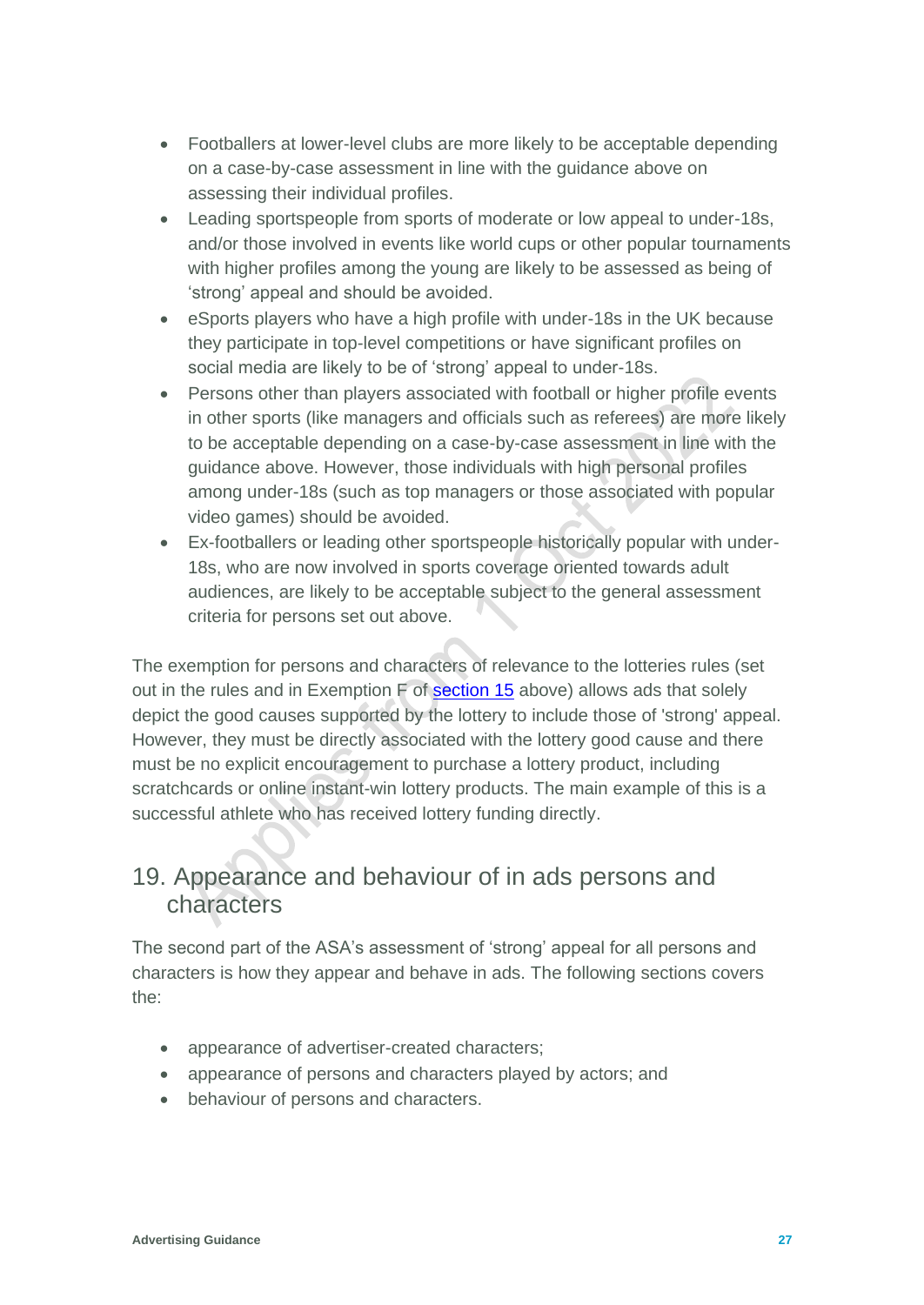#### <span id="page-27-0"></span>20. Appearance of advertiser-created characters

Cartoons, other animated characters and puppets created by marketers should not be used to portray characters that an audience is likely to understand to be under-18; for instance, they should not obviously be dressed as children.

Advertiser-created characters that are colourful or have exaggerated features are more likely to be of strong appeal to under-18s, especially those resonate of children's characters; for instance, 'cuddly' or 'cute' animals. Exaggerated features such as enlarged eyes should typically be avoided (for example, a young character with exaggerated features that has a strong resemblance to characters from princess-themed films targeted particularly at younger children). Characters with similarities to soft toys in particular should be avoided.

Generic characters related to stories or themes that are popular among children like pirates, princesses, superheroes, robots and fairy-tale characters should also be avoided.

Under the previous 'particular' appeal-based rules, the ASA permitted the use of characters based on common fairy tales, like Little Red Ridinghood and Hansel and Gretel. The ASA ruled that the use of traditional characters was unlikely to appeal particularly to under-18s unless they were presented in a way that makes the character or context in which they appear more child-oriented. For example, stylizing the character with exaggerated features or accompanying it with 'cute' cartoon animals. Under the 'strong' appeal test characters like Santa Clause, the Tooth Fairy, the Easter Bunny are likely to be considered of 'strong' appeal to under-18s owing to their relationship to childhood irrespective of how the character is stylised by a marketer.

Advertiser-created characters that are more obviously life-like and/or adult in terms of the creative style and general appearance are more likely to be acceptable. Caution should be exercised over particular styles like manga (which has a significant following among teenagers and adolescents) and generic characters related to stories or themes particularly popular among children, as noted above.

In relation to puppets, the ASA will consider the guidance in this section alongside factors such as the likeness of the puppets to children's toys and features related to children.

In relation to licensed characters, the ASA will consider the above guidance as well as taking into account the character's existence outside the context of the ad.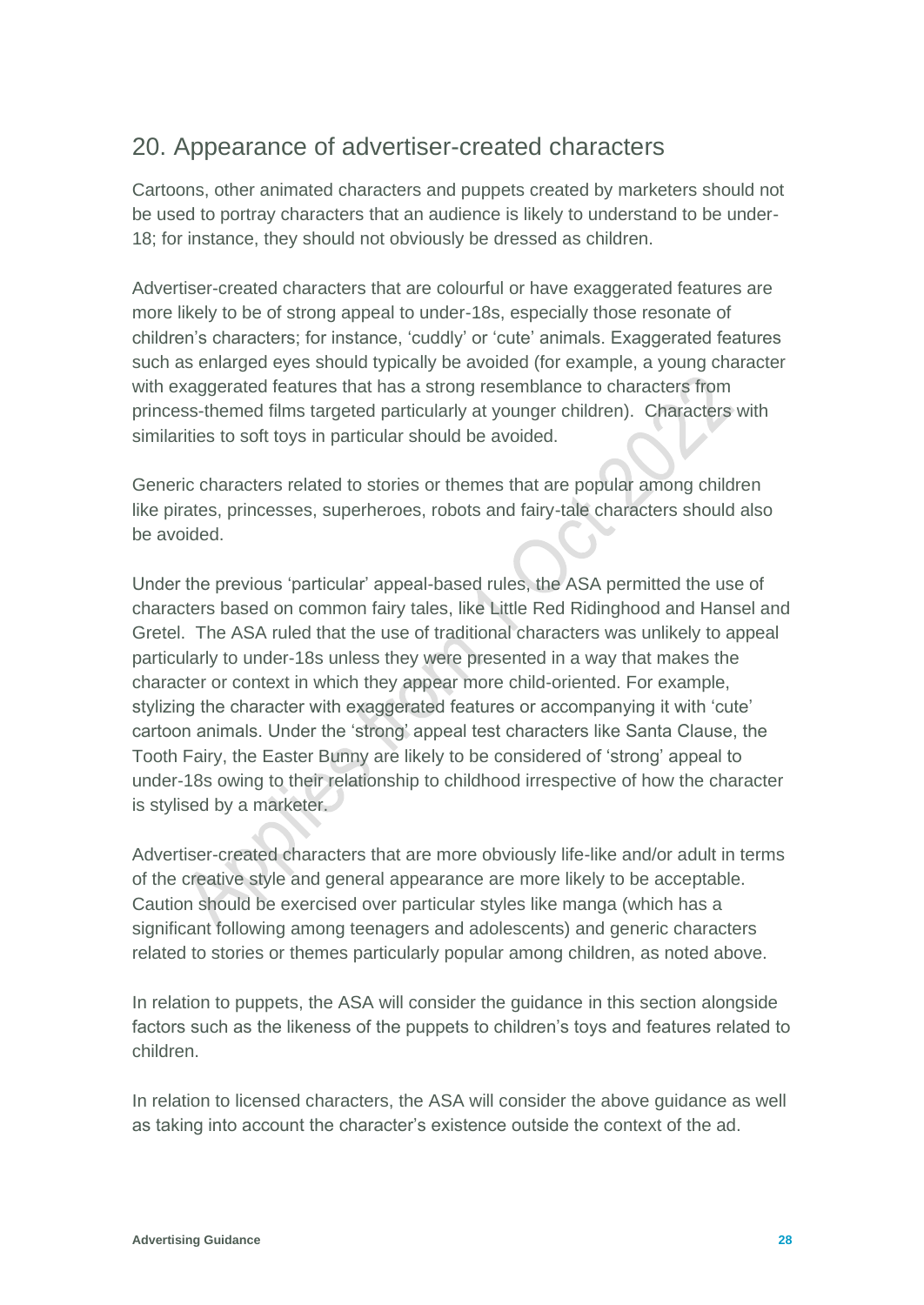Marketers should also note the ASA will assess characters' behaviour in the context of an ad in line with the various points of guidance below.

#### <span id="page-28-0"></span>21. Appearance of persons and characters played by actors

Persons and, separately, characters played by actors must not be presented in a way that renders them likely to be of 'strong' appeal to under-18s.

Firstly, as a basic requirement of the gambling and lotteries rules, they should not be or appear to be under 25; see **section 8** above on the relationship of the new restrictions on appeal to the existing rules on under-25s for further detail.

Subsequently, the ASA will consider their physical appearance including clothing, accessories, jewellery, body art, piercings and hair styles. A person or character incidentally, for instance, wearing an item of clothing fashionable among under-18s is generally unlikely to render the ad of 'strong' appeal. Compliance issues are likely to arise where such depictions are shown prominently and/or the aspect of their appearance is so obviously associated with a current trend or style popular with under-18s.

The ASA will also make its assessment in conjunction with the person or character's behaviour (see the following section) and the overall impression given by the ad.

## <span id="page-28-1"></span>22. Behaviour of persons and characters

Marketers must avoid featuring a person or character's behaviour that is likely to strongly appeal to under-18s or contribute to a wider impression of a person or character being of 'strong' appeal to them. The ASA will assess the behaviour of all persons and characters playing a significant role in an adin line with the following criteria:

- **Youth culture themes** General themes associated with youth culture include disregard for authority or social norms, teenage rebelliousness, mocking or outwitting authority (parental or otherwise), immature, adolescent or childish behaviour or practical jokes, and any behaviour that seeks to set those under 18 apart from those of an older age group.
- **Speech and language** No person or character should sound like a child (for instance, through a high pitched vocal style or child-like intonation/delivery). Marketers should avoid child-like and youth-oriented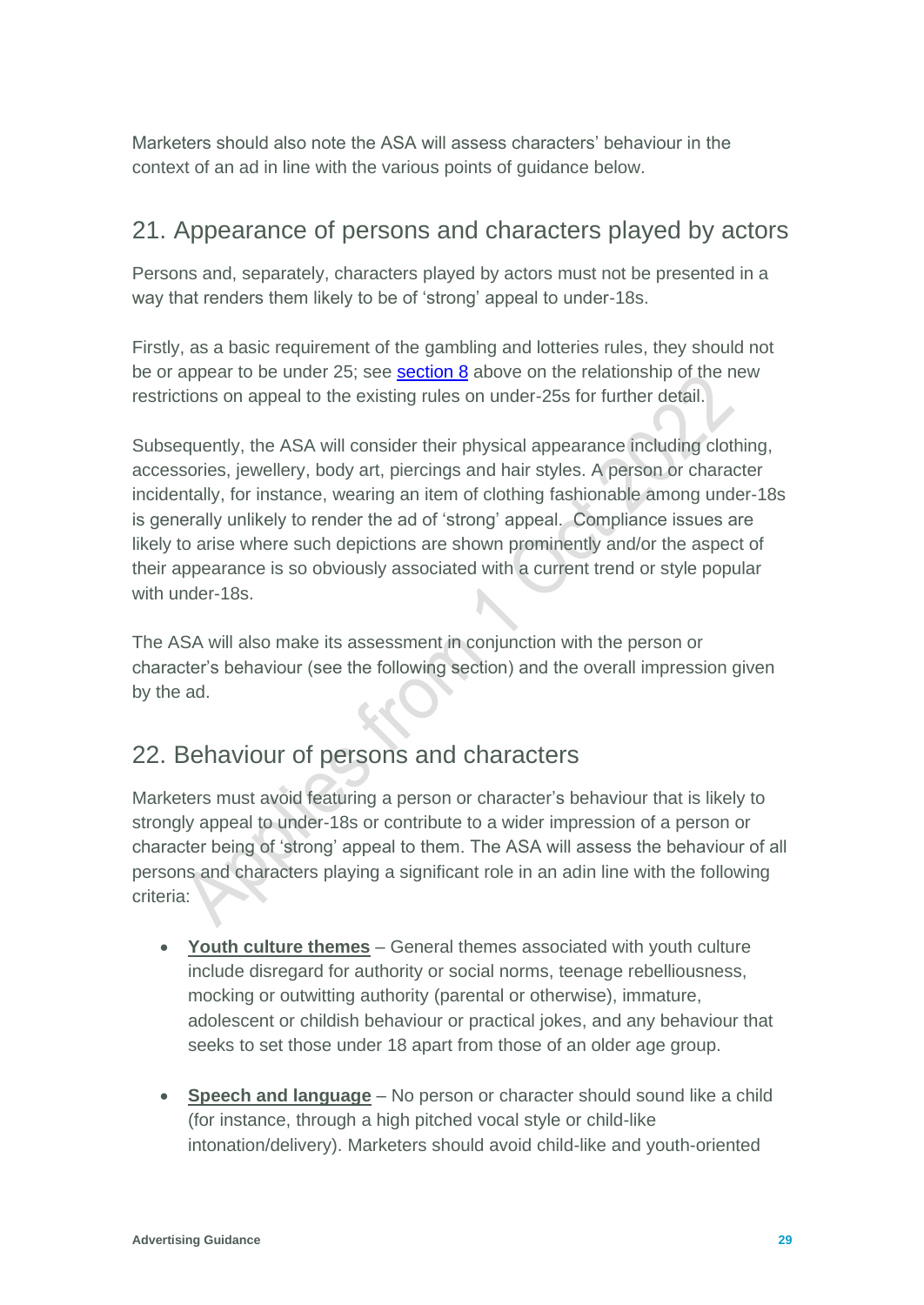language (for instance, slang terms or 'text' abbreviations that are likely to be used by children or young people or related to characters in popular culture who are popular with under-18s). In particular, language used commonly in youth-oriented social media should be avoided. That such language is also used by adults does not prevent it being considered to be of 'strong' appeal to under-18s.

- **Humour –** When using humour in marketing communications, marketers should avoid styles or approaches likely to have particular salience for under-18s; for example, slapstick or juvenile humour.
- **Other behaviour** The ASA will apply similar criteria to the above, along with insights from the section on 'Musical content' (section 26 below) to behaviour like persons or characters dancing, singing and reciting rhymes or poetry in ads.
- **Older characters** Even where the characters used are obviously older adults, they should not be used in a way that is likely to be of 'strong' appeal to under-18s. For instance, presentation of characters of natural appeal, particularly to younger children, like those who are obviously grandparents, should be handled carefully owing to the obvious childhood affinities involved. Advertisers should also exercise caution when using older characters to portray behaviour and themes of significant interest to under-18s like transitioning to adulthood.

#### 23. Background use of animation and graphics

Animated content and graphics are frequently used as backgrounds in advertising such as scenery in which characters, product depictions or advertising messages appear.

The background use of animated styles or computer-generated graphics do not tend to form a prominent part of the ad creative; their lesser prominence means they are less likely of themselves to render an ad of 'strong' appeal to under-18s. However, they can contribute to that impression.

• **Cartoon animated styles** – The new 'strong' appeal rules build on existing policies. Marketers should avoid the inclusion of child-like background imagery, such as those common in nursery rhymes or children's stories. For example, the ASA has ruled against an advertisement under the previous 'particular' appeal-based restrictions that gave the impression characters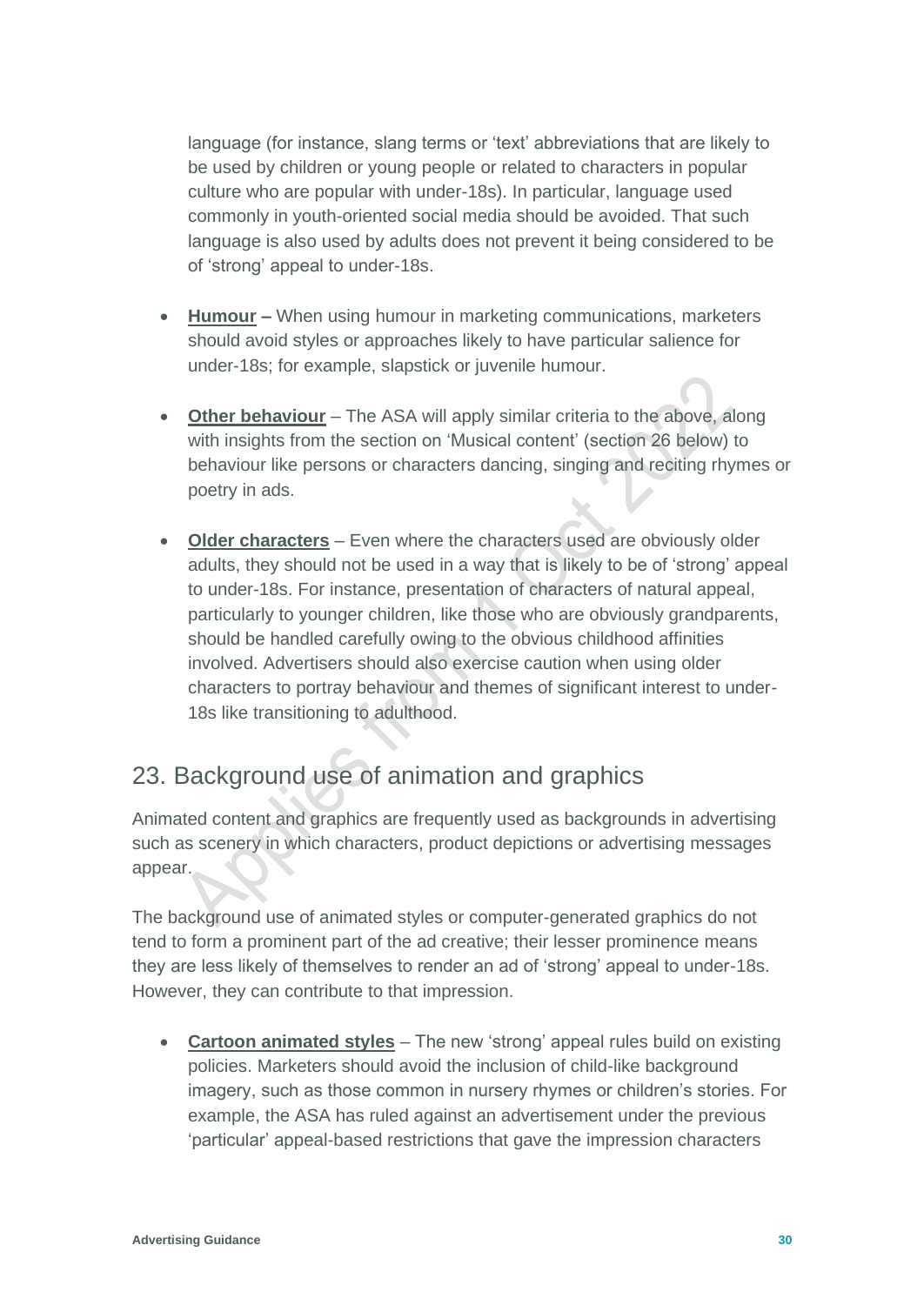were on an adventure in a child-like fantasy world. The ASA noted such general themes were common in children's stories and games and in combination with other features of an ad made it likely to appeal particularly to children.

- **Other styles** Animations obviously oriented to adults such as more lifelike computer-generated imagery are much more likely not to have 'strong' appeal to under-18s. However, advertisers should exercise caution when using particular stylized animations like manga. Whilst the ASA has previously ruled that manga styles are not of 'particular' appeal, this style of animation has a significant following, particularly among young people, and its use in a gambling ad is likely to render it of 'strong' appeal.
- **Background graphics and text –** The new 'strong' appeal rules focus principally on imagery, themes and characters. They are not intended to restrict simple text or audio references to, for example, sports, good causes, teams or individuals generally held to be popular with under-18s. However, advertisers should exercise caution over the use of graphics and styles, for instance, in product logos and fonts that are overtly oriented towards children.
- **Video game-like content** Marketers should exercise particular caution when using any background graphic styles that share significant and recognisable commonalities with video games, online games or social games popular among under-18s; see also section 24 following.

## <span id="page-30-0"></span>24. Depictions of gameplay and product features

Animation and graphics are an important part of some advertisements as they can be used to demonstrate particular features of the products themselves.

The 'strong' appeal rules allow for the advertising of products that have characteristics of inherent 'strong' appeal to under-18s (see **section 15** above) to feature generic content such as someone playing a game or depictions of gameplay provided they are not presented in a manner likely to appeal strongly to under-18s (for example, using certain cartoon-style graphics). Other advertisements may include depictions like simulated gameplay, but not where it is likely to be of strong appeal to under-18s. Such depictions must comply with the relevant points of this guidance, in particular, concerning the use of characters and animation/graphics.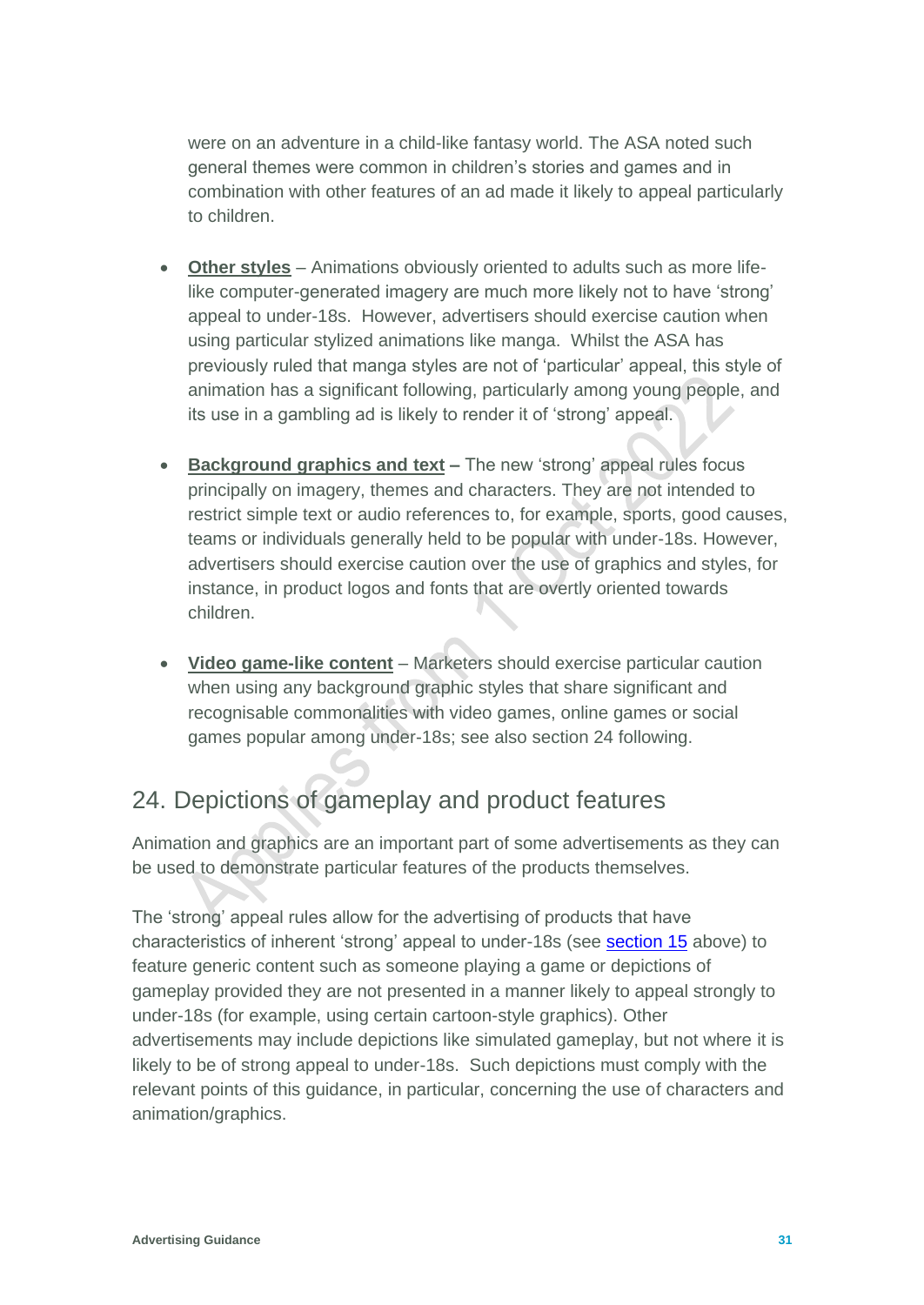Marketers should exercise particular caution when depicting product features similar to recognisable video games, online games or social games popular among under-18s, or common features of such games in general, like loot boxes and skins.

Short sequences of simple product functions like selecting a game or a feature of an app like 'cash-out' function are unlikely to breach the 'strong' appeal rules.

#### <span id="page-31-0"></span>25. Game tiles

Game tiles are frequently used on operators' websites and often feature the types of characters listed above. Where such tiles are visible to users who have not been age-verified by suitably robust means, the ASA is likely to find them in breach of the CAP Code rules on 'strong' appeal.

Marketers should also exercise caution when using names incorporating specific characters familiar to children, as well as more general tropes, themes and imagery from stories or other media directed at children. Under the 'particular' appeal-based rules, the ASA has ruled against the use of names such as "Piggy Payout", "Fluffy Favourites", "Pirate Princess", "Jack and the Beanstalk", "Candilicious" and "Transformers" in conjunction with animated, child-oriented imagery. Under the exemptions to the new 'strong' appeal rules, advertising such products in general terms is acceptable, but advertisers must avoid graphics and styles that might contribute to a overall appeal to under-18s that breaches the rules.

#### 26. Musical content

Many ads include music either as background to the creative or a more direct part of an ad's narrative.

Musical pieces that are strongly associated with youth culture should be avoided. For instance, music by artists who are under 18 or adult artists who have a considerable following among under-18s. Marketers should exercise particular caution using new or recently released music. The ASA will assess the intended and likely audience, along with evidence relating to the appeal of a piece of music content; for instance, data on downloads or follower demographics on an artist on social media.

That a piece of music is generally well-known is not a basis alone upon which the ASA is likely to consider it of strong appeal to under-18s. An older piece of music that has a broad age range of listeners is unlikely to be of 'strong' appeal to under-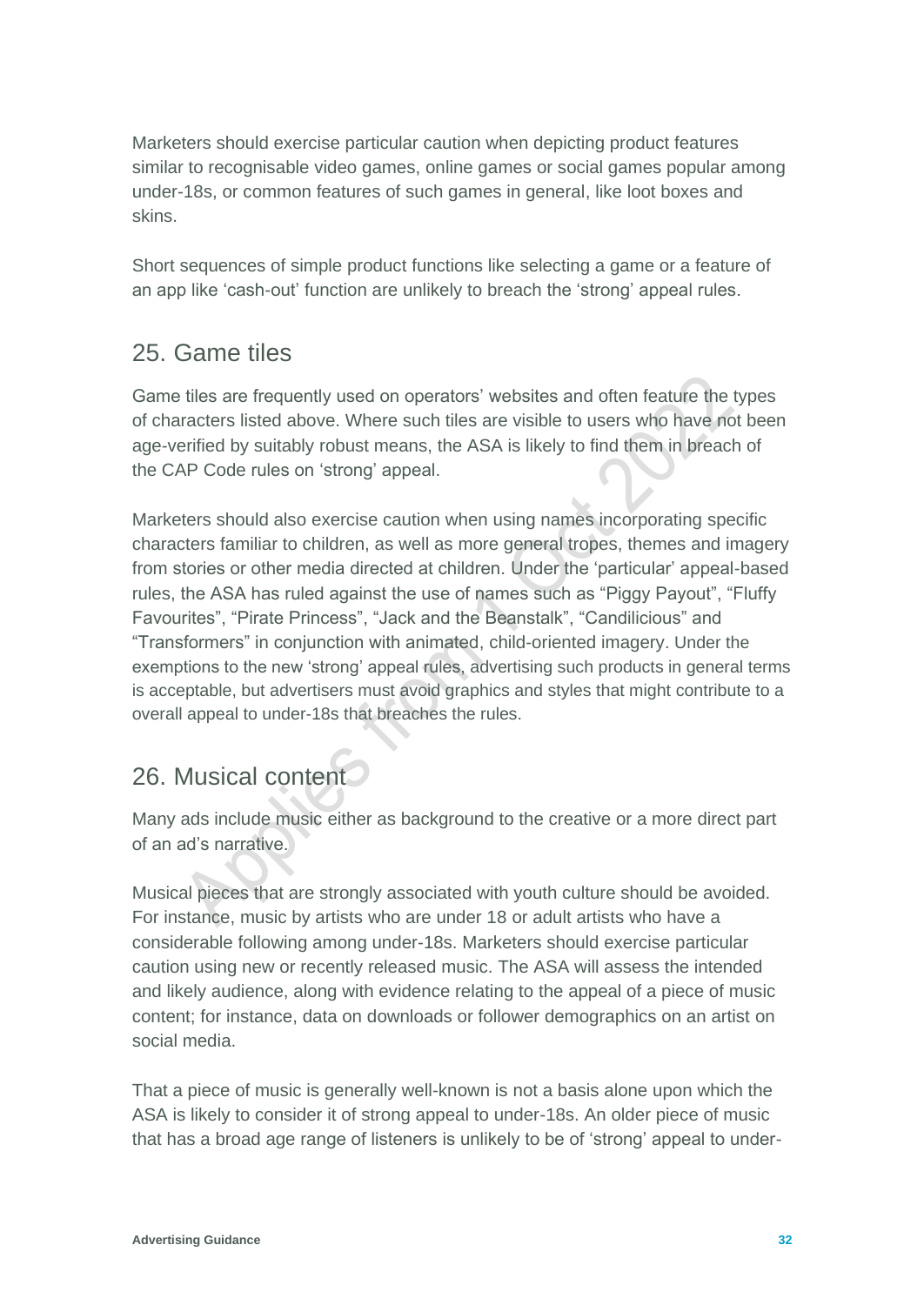18s. It would have to have contemporary relevance to under-18s to merit consideration under the 'strong' appeal rules. Caution should also be exercised over legacy content that becomes popular again, for example, through its use in a contemporary film or through actions like sharing memes on social media with a significant under-18s audience. Music that has been covered by modern artists who are under 18 or popular with youth audiences should also be avoided.

Marketers are advised to have processes in place to immediately withdraw an ad or re-edit its sound track, in the event that music used in ad rises to prominence and becomes of strong appeal to under-18s during a campaign's life span.

Use of generic musical styles for background music is less likely to be of 'strong' appeal to under-18s owing to the piece having no existence outside the context of the ad. However, the ASA may assess particularly youth-oriented styles alongside other content of the ad.

#### 27. Lotteries-specific content

The display of National Lottery logo in advertisements by third parties benefiting from lottery funding is not subject to CAP and BCAP's lottery rules because the ads are not directly promoting lotteries or lottery products; for example, a museum, or a cultural or sporting event.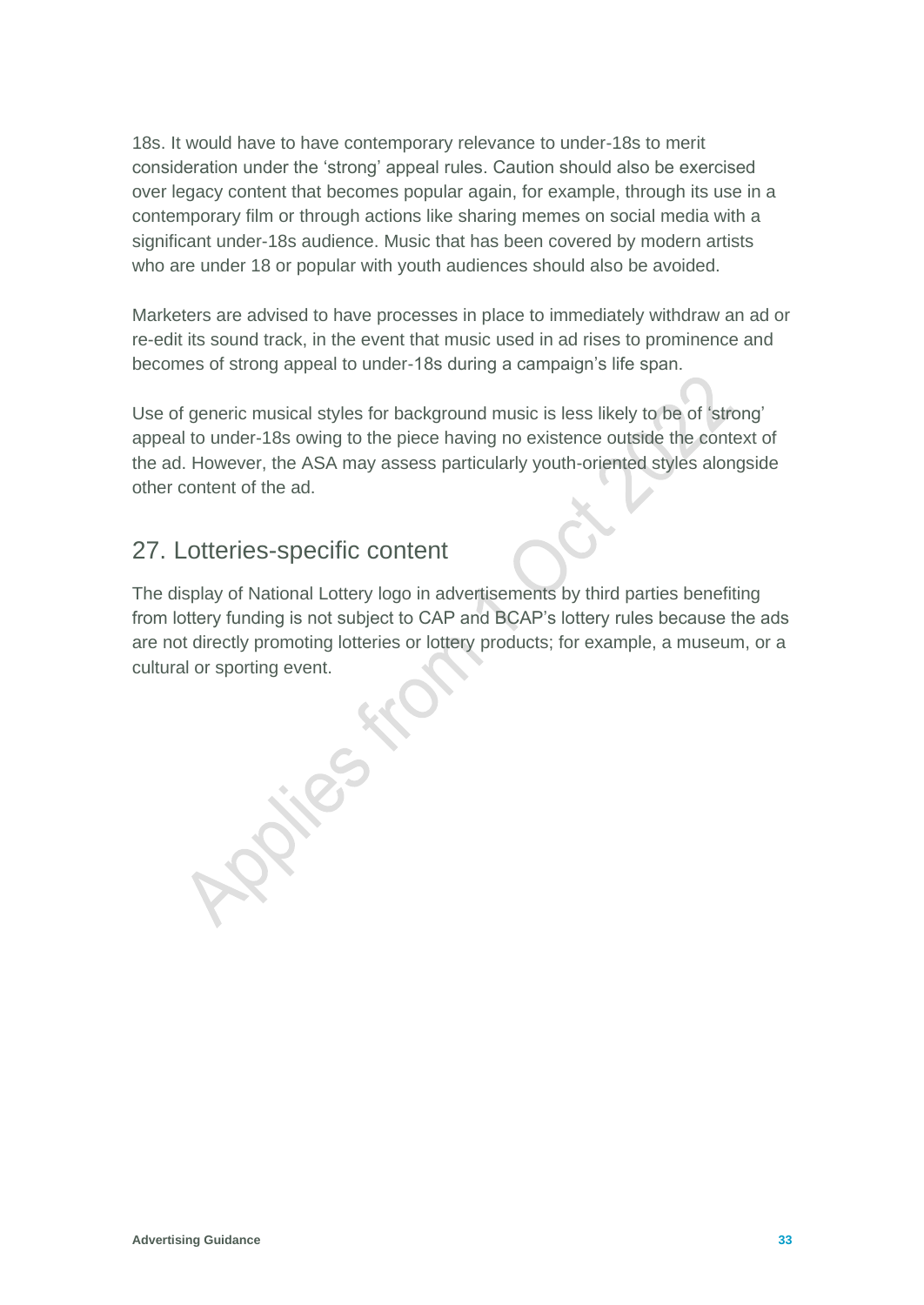## **Exemption from the appeal rules for narrowly targeted advertising**

#### <span id="page-33-0"></span>28. ASA enforcement approach

Under the previous rules based on a 'particular' appeal test, ads targeted in such a way as to effectively remove under-18s from the audience could feature content that would otherwise be prohibited. For example, ads targeted in media environments accessible only to those who have been confirmed as being 18 or older through the age-verification on customer sign-up required by operator licences. The ASA will continue this enforcement approach under the new 'strong' appeal-based rules.

#### 29. Scope

The exemption will apply to media environments where marketers can use techniques that, for all intents and purposes, exclude under-18s from the audience of their advertising. These include:

- direct mail, email and SMS communications sent to recipients who have been validated as being 18 or older via a necessarily strict process of ageverification;
- areas of websites and apps that can only be viewed/accessed those who have been vetted as 18 or older against a necessarily strict process of ageverification on customer sign-up; and
- online platforms (such as social network or publication) that provide advertisers with functionality enabling them to target specific users or groups of users that can be age-verified to a very high degree of accuracy, for example, on the basis of payment data or credit checking.

#### <span id="page-33-1"></span>30. Guidance

The ASA will expect marketers to provide evidence to demonstrate that the systems used to identify audiences from which under-18s are, for all intents and purposes, excluded are robust.

In general, approaches based on data derived from Gambling Commission license requirements on age verification are likely to be acceptable. As operators' own websites require logins and their Gambling Commission licenses require a strict process of age-verification on customer sign-up, they are a good example of a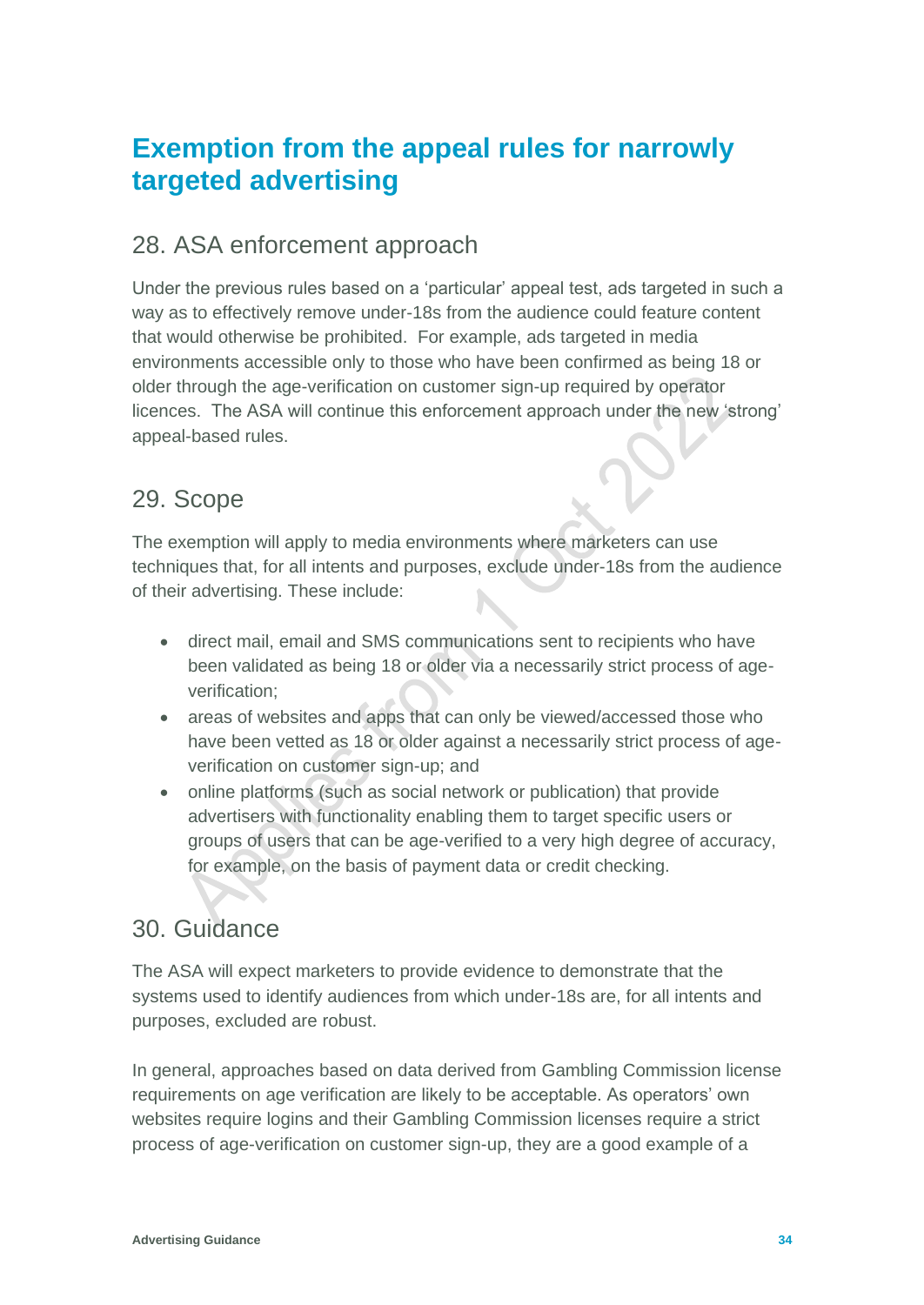media environment where under-18s are extremely unlikely to form part of the audience. Other sources of marketing data may also be acceptable where robust means of age verifications have been employed; for instance, marketing lists validated by payment data or credit checking. More general marketing data, such as that inferred from user behaviour, are unlikely to be considered sufficiently robust.

CAP notes the rapid developments in ad tech and will continue to work closely with the ASA to ensure its policies on sensitive category ad targeting remain up to date. The approach is open to marketers innovating to find new ways to meet the policy objectives.

**Published:** March 2022

*Advice on specific non-broadcast marketing communications is available from the Copy Advice team by telephone on 020 7492 2100, or you can log a specific written enquiry via the [online request form.](https://www.asa.org.uk/advice-and-resources/bespoke-copy-advice.html)* 

*The [Advice and Training](https://www.asa.org.uk/advice-and-resources.html) section of the CAP website contains a full list of Advertising Guidance notes as well as access to the full AdviceOnline database, which links through to relevant Code rules and ASA rulings.*